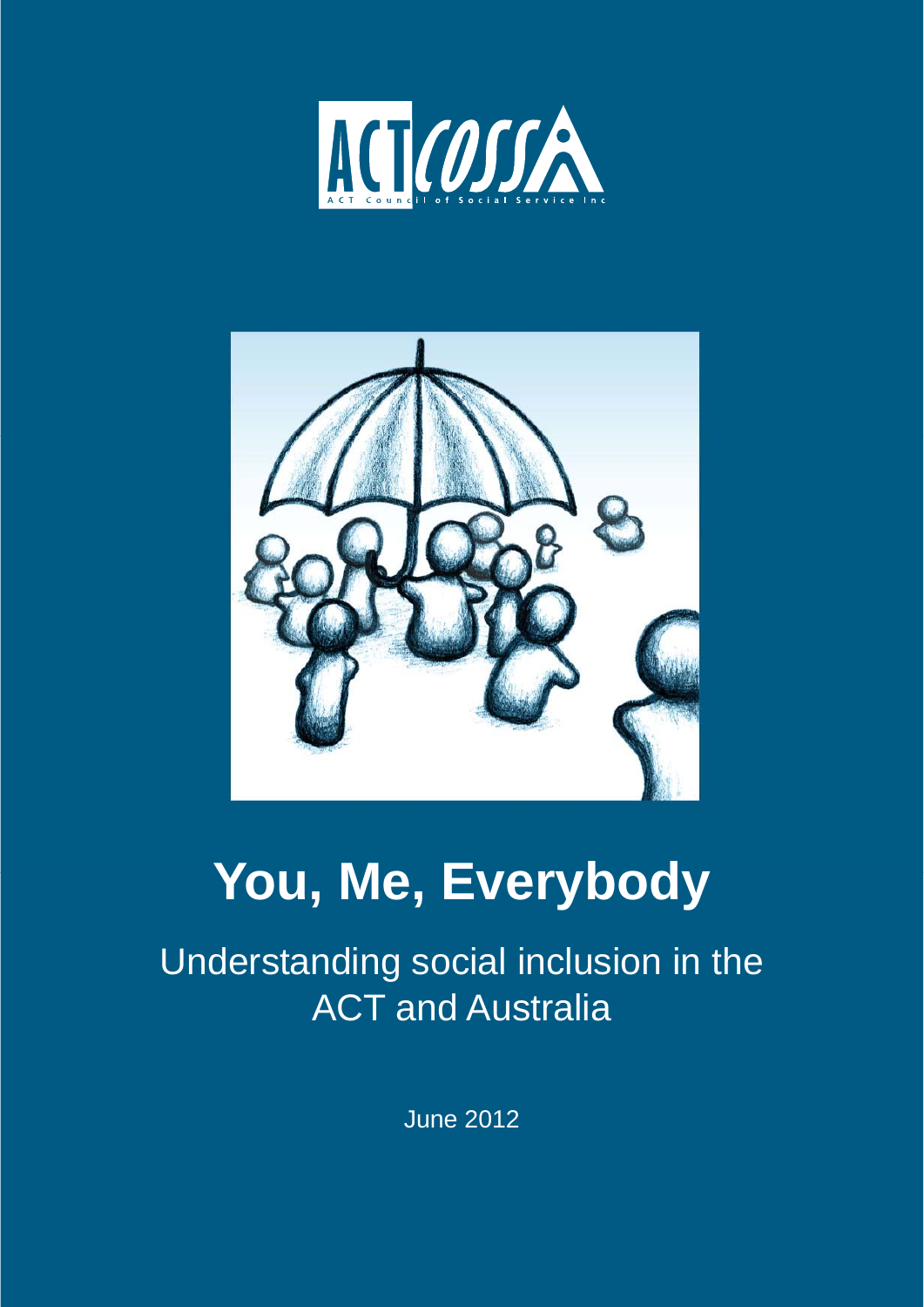# **About ACTCOSS**

ACTCOSS acknowledges that Canberra has been built on the traditional lands of the Ngunnawal people. We pay our respects to their elders and recognise the displacement and disadvantage they have suffered as a result of European settlement. We celebrate Aboriginal and Torres Strait Islander cultures and ongoing contribution to the ACT community.

The ACT Council of Social Service Inc. (ACTCOSS) is the peak representative body for not-forprofit community organisations, people living with disadvantage and low-income citizens of the Territory.

ACTCOSS is a member of the nationwide COSS network, made up of each of the state and territory Councils and the national body, the Australian Council of Social Service (ACOSS).

ACTCOSS' vision is to live in a fair and equitable community that respects and values diversity and actively encourages collaborations that promote justice, equity and social inclusion.

The membership of the Council includes the majority of community based service providers in the social welfare area, a range of community associations and networks, self-help and consumer groups and interested individuals.

ACTCOSS receives funding from the ACT Government - Community Services Directorate.

ACTCOSS advises that this document may be publicly distributed, including by placing a copy on our website.

#### **Contact Details**

| Phone:           | 02 6202 7200                                          |
|------------------|-------------------------------------------------------|
| Fax:             | 02 6281 4192                                          |
| Mail:            | PO Box 849, Mawson ACT 2607                           |
| Email:           | actcoss@actcoss.org.au                                |
| Web:             | www.actcoss.org.au                                    |
| Location:        | Weston Community Hub, 1/6 Gritten St, Weston ACT 2611 |
| Director:        | Roslyn Dundas                                         |
| Deputy Director: | Kiki Korpinen                                         |
| Policy Officer:  | Nadia Osman                                           |

June 2012

ISBN 978-1-921651-62-5 (electronic version) © Copyright ACT Council of Social Service Incorporated

This publication is copyright, apart from use by those agencies for which it has been produced. Non-profit associations and groups have permission to reproduce parts of this publication as long as the original meaning is retained and proper credit is given to the ACT Council of Social Service Inc (ACTCOSS). All other individuals and Agencies seeking to reproduce material from this publication should obtain the permission of the Director of ACTCOSS.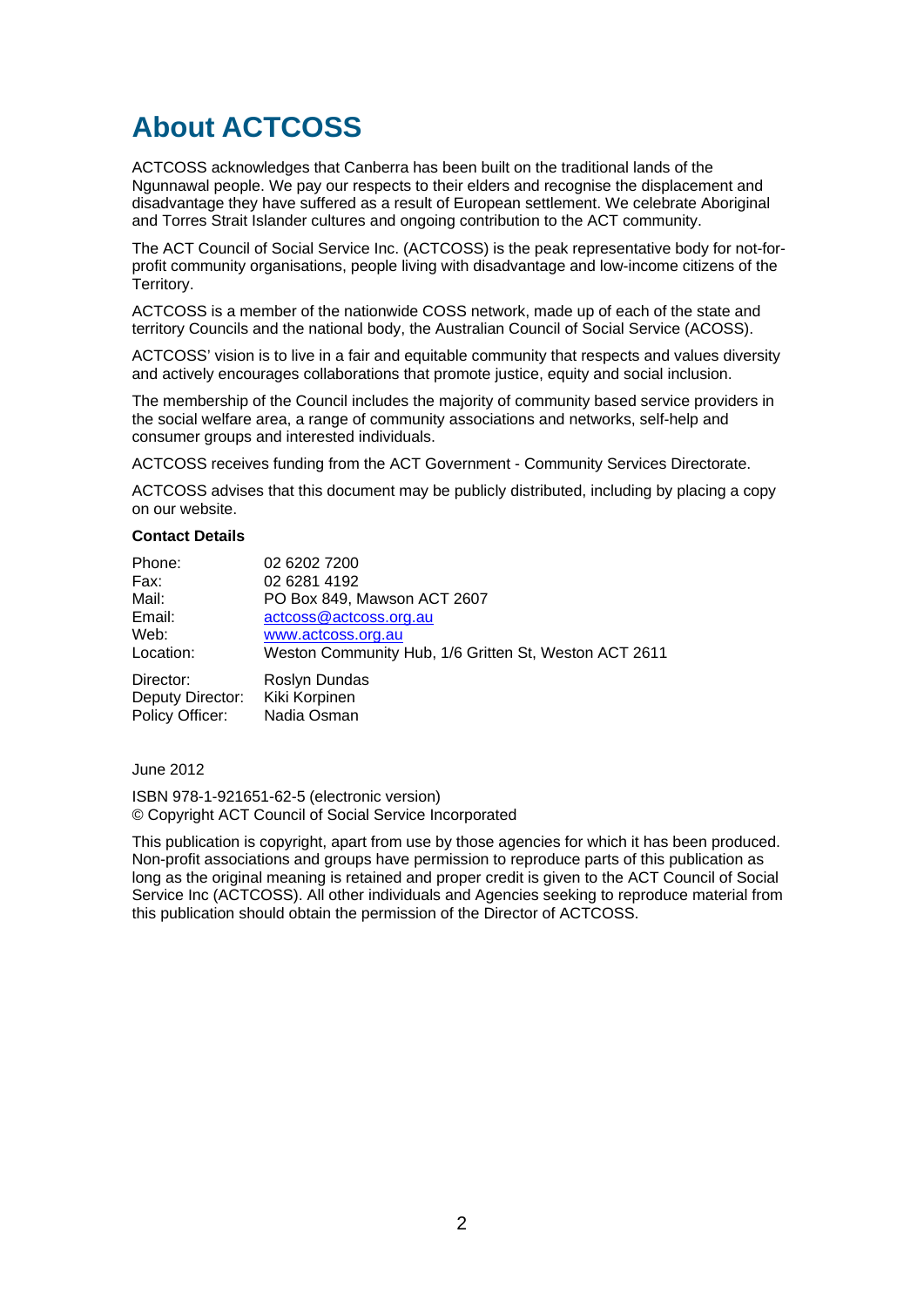# **Table of contents**

| Words Into Action ……………………………………………………………………………… 10                |  |
|--------------------------------------------------------------------|--|
|                                                                    |  |
|                                                                    |  |
|                                                                    |  |
|                                                                    |  |
| Groups experiencing disadvantage - Aboriginal and/or Torres Strait |  |
|                                                                    |  |
|                                                                    |  |
|                                                                    |  |
|                                                                    |  |
|                                                                    |  |
|                                                                    |  |
|                                                                    |  |
|                                                                    |  |
|                                                                    |  |
|                                                                    |  |
|                                                                    |  |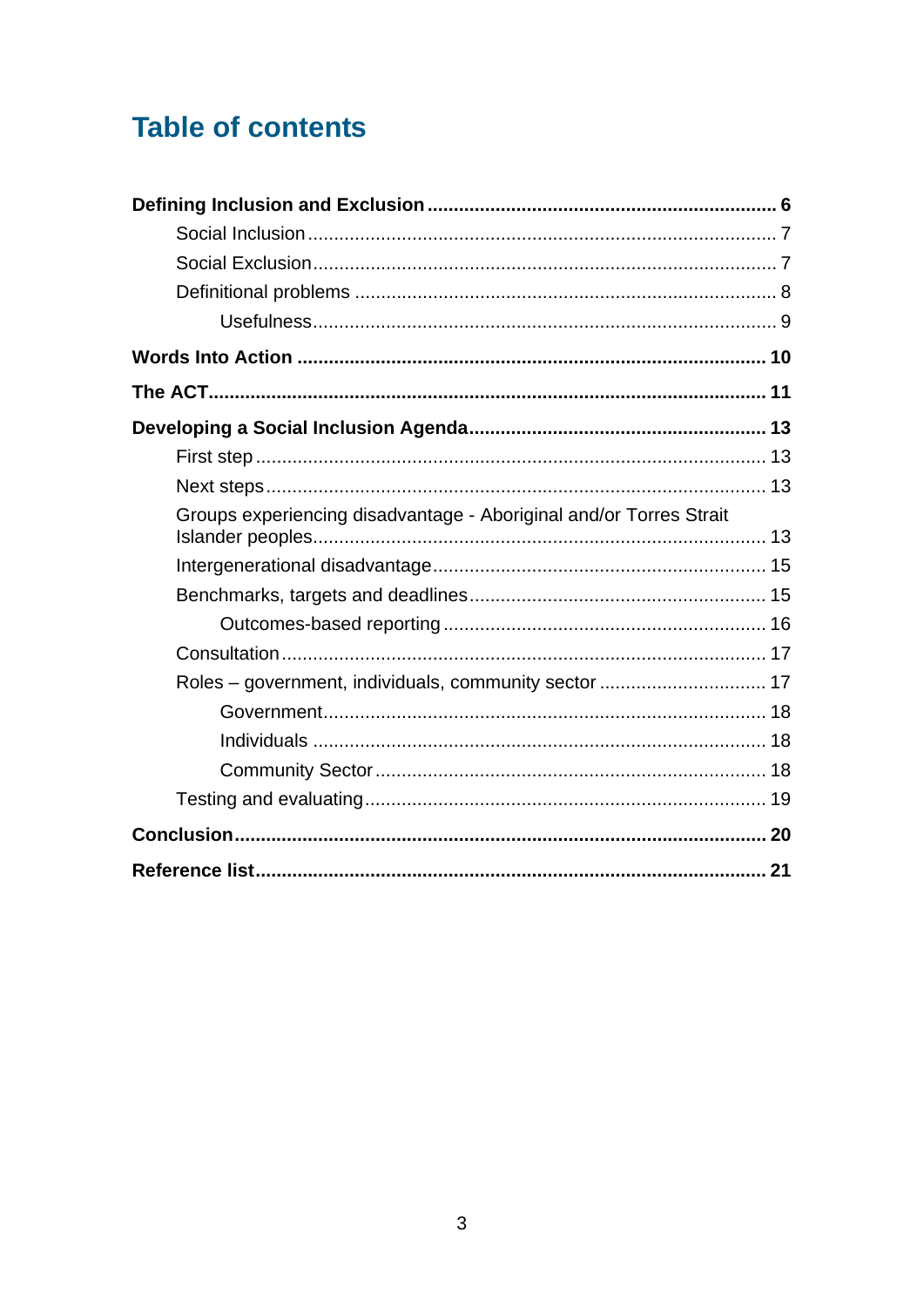# **Acronyms**

| <b>ACOSS</b>   | Australian Council of Social Service Inc. |
|----------------|-------------------------------------------|
| <b>ACT</b>     | <b>Australian Capital Territory</b>       |
| <b>ACTCOSS</b> | ACT Council of Social Service Inc.        |
| <b>NGOs</b>    | Non Government Organisations              |
| UK.            | United Kingdom                            |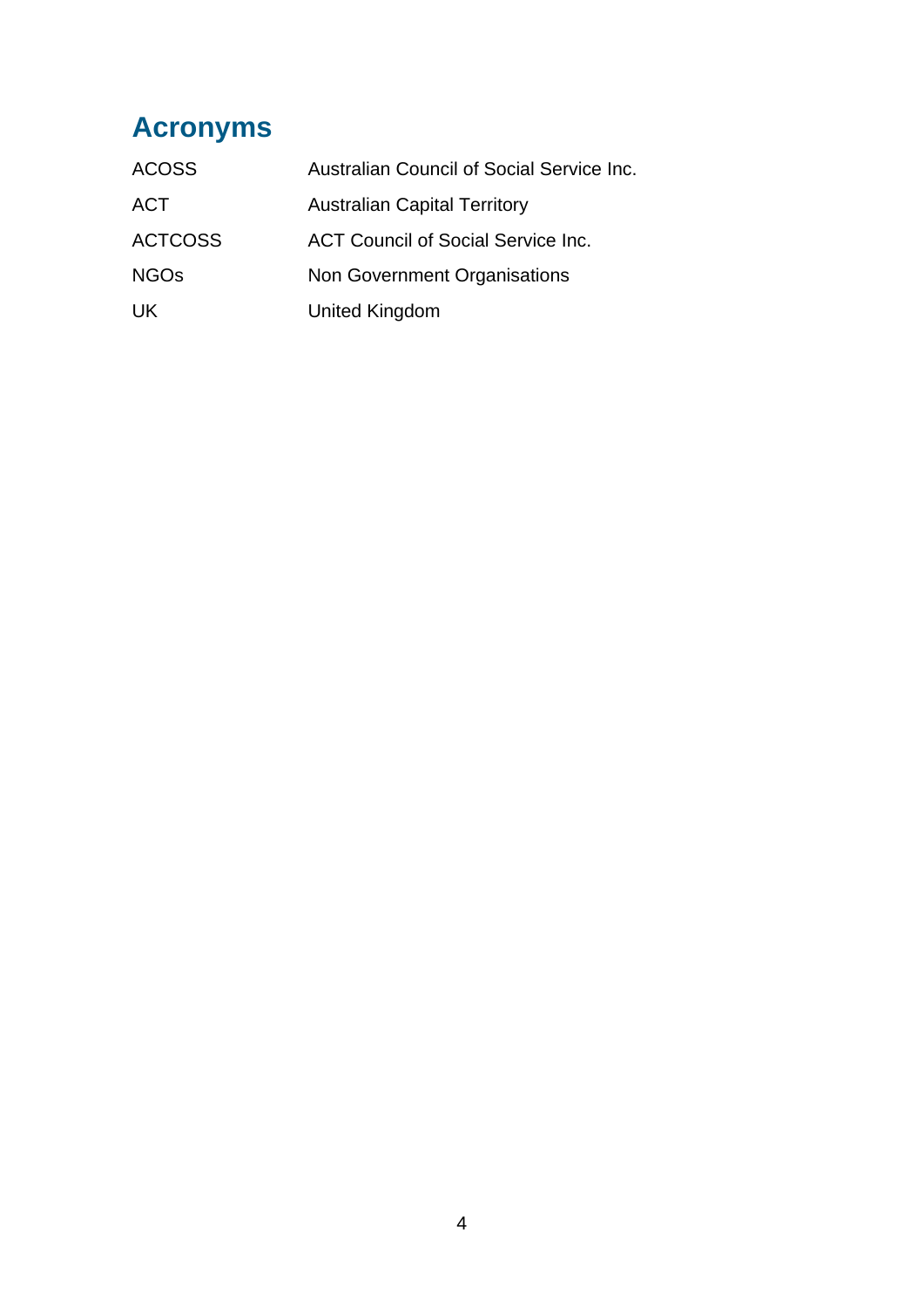The concept of social inclusion and exclusion is important for a number of reasons. It broadens our understanding of disadvantage in the community beyond the single dimension of poverty to cover other factors – including process or systemic issues which impact on disadvantage, the denial of rights, and the lack of opportunity for participation in the various areas of modern life. It also focuses beyond what exclusion is, to its consequences and impacts for individuals and society, in both the short and long term.

*You, Me, Everybody – Understanding Social Inclusion in the ACT and Australia* seeks to provide a broader understanding of the concepts of social inclusion and social exclusion, and to demonstrate the usefulness of such terms. It examines outcomes of utilising the terms in public discourse, including taking a closer look at the establishment of the Australian Social Inclusion Board and a Social Inclusion Unit in the Department of Prime Minister and Cabinet in 2008, and what work has been done in the ACT. This publication also seeks to explore what steps are necessary in the creation of any social inclusion agenda.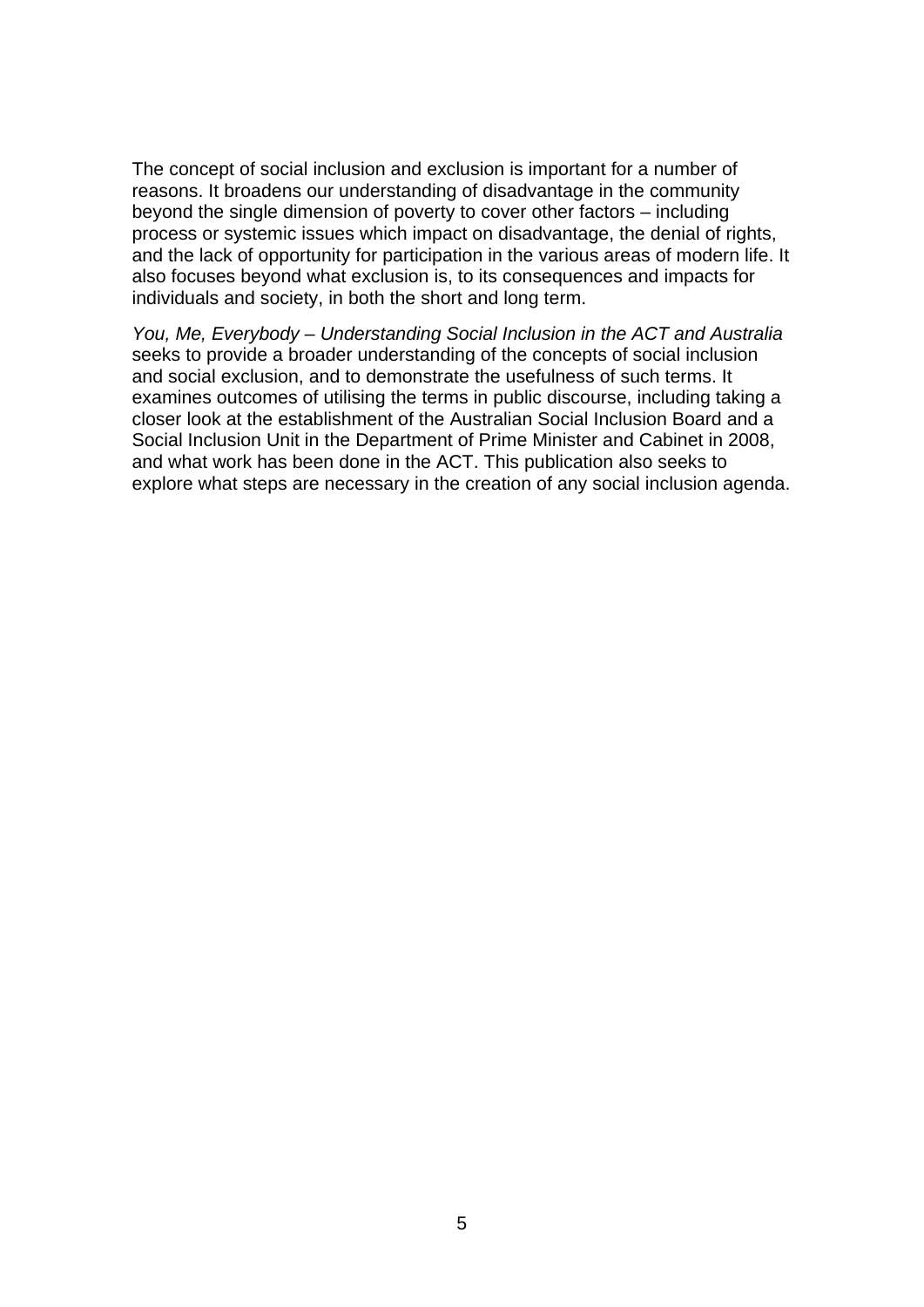# **Defining Inclusion and Exclusion**

The terms social inclusion and social exclusion first properly began to enter public discourse in France in the 1970s. $1$  A modern way of describing people who were excluded from that country's social insurance system, the term social exclusion was extended to cover disengaged people, a large number of them youth, with an emphasis on people experiencing unemployment following an increase in social unrest. The terms spread to the rest of Europe in the 1980s and 90s, becoming a particular concern of the UK Blair Government in 1997.<sup>2</sup> The terms social inclusion and social exclusion have come into the Australian public discourse relatively recently.<sup>3</sup>

It is not easy to prescribe a definition to the terms 'social inclusion' and 'social exclusion' as there are no universally agreed explanations. Both concepts are multi-dimensional and complex, and the terms are sometimes interchangeable. There is a school of thought which says social exclusion is the natural face of social inclusion, while others believe the two concepts are polar opposites. What is agreed upon is it is virtually impossible to discuss one concept without discussing the other.<sup>4</sup>

The term social exclusion is usually the focus of much research and comment, more so than the concept of social inclusion. This is perhaps because it is easier to identify the elements people do not have, which result in them experiencing social exclusion, than to explore an abstract concept such as social inclusion which is broad and far-reaching. However, there is undeniably a need to examine both concepts when discussing how social inclusion might be strengthened and supported any community.

At the outset it is important to recognise the assumptions which lie behind social inclusion and social exclusion which can limit and constrain the positions individuals and groups can take up:

It means different things to different people at different times, even within a particular national and ideological context.<sup>5</sup>

In this way, social inclusion and exclusion are not absolute concepts, but relative to the norms and expectations of society at a particular point in time.  $6$ 

<sup>1</sup> A Hayes and M Gray, 'Social inclusion: A policy platform for those who live particularly challenged lives', *Family Matters*, Issue No. 78, 200, pp.4-7.

<sup>2</sup> Ibid.

<sup>3</sup> P Saunders, *The Poverty Wars*, University of New South Wales, NSW, 2005.

<sup>4</sup> K Kurzak, 'Social Inclusion – an information sheet from The Australian Collaboration', *Poverty and Social Exclusion, Issues in Society*, Volume 320, The Spinney Press, NSW, 2011.

<sup>5</sup> L Buckmaster and M Thomas, 'Social inclusion and social citizenship – towards a truly inclusive society', Research Paper, no. 8, 2009-10, ISSN 1834-9854, Parliament of Australia, 2009, p.9

<sup>6</sup> A Taket, B.R Crisp, A Nevill, G Lamaro, M Graham, and S Barter-Godfrey (eds.) *Theorising Social Exclusion*, Routledge, New York, 2009.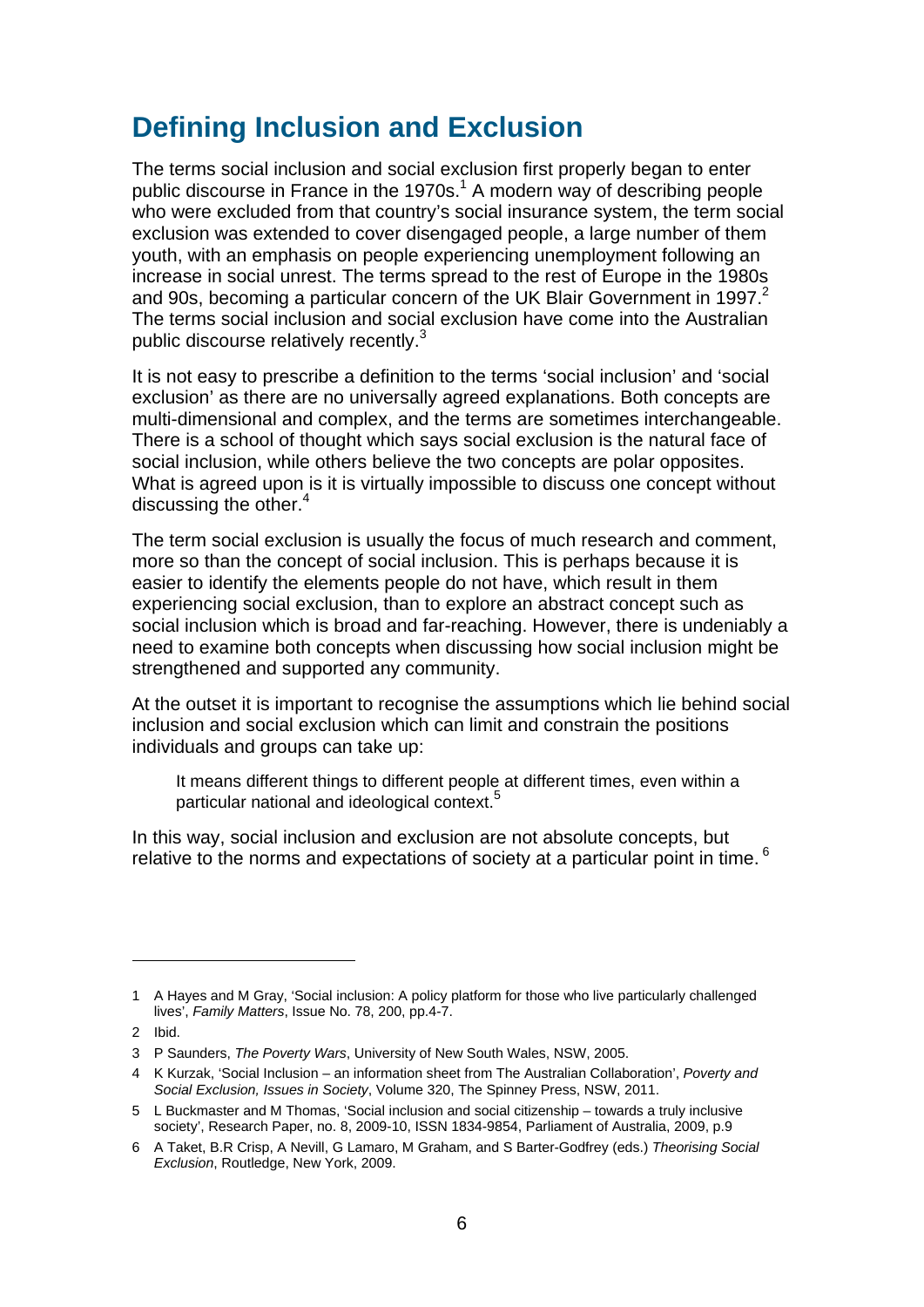## **Social Inclusion**

As a concept, social inclusion can be hard to define. It involves making assumptions about the type of society it is desirable to have and the types of lives people should be leading. Social inclusion is often a broad term, focusing on early intervention and prevention. The current discourse in Australia is based on a broad societal focus rather than on distinct groups and individuals. As such, it can be susceptible to charges of being a blunt instrument for measuring other concepts such as social cohesion.

In 2002 the South Australian Government set up a Social Inclusion Board, under which social inclusion was defined as

providing people with the fundamentals of a decent life: opportunities to engage in the economic and social life of the community with dignity; increasing their capabilities and functioning; connecting people to the networks of local community; supporting health, housing, education, skills training, employment and caring responsibilities.

The Australian Social Inclusion Board, created in 2008, supported the South Australian's definition of social inclusion, noting that to be socially included people must be given the opportunity to secure employment, access services, enjoy social capital, deal with personal crises, and have their voices heard.<sup>8</sup>

At its very core, social inclusion is about making sure people are connected socially and in their broader community by seeking to overcome the barriers which cause people to feel excluded, and thus giving them the opportunity to have a rich and full life.

## **Social Exclusion**

In comparison, the term social exclusion is a narrower concept, often focusing on a select group of people rather than the whole of society. Again, there is not one universally agreed definition, but a collection of interpretations which are values-based and subjective.

A succinct summary of social exclusion may read

It involves the lack or denial of resources, rights, goods and services, and the inability to participate in the normal relationships and activities, available to the majority of people in society, whether in economic, social, cultural, or political arenas.

It is important to note social exclusion is not related solely to fiscal poverty. Although there is a lengthy history between the ideas of social exclusion,

<sup>7</sup> D Cappo, *People and Community at the Heart of Systems and Bureaucracy: South Australia's Social Inclusion Initiative*, South Australian Government, South Australia, 2009.

<sup>8</sup> Australian Social Inclusion Board, Australian Government, *Breaking Cycles of Disadvantage,* Department of Prime Minister and Cabinet, Canberra, 2008.

<sup>9</sup> R Levitas, C Pantazis, F Eldin, D Gordon, E Llyod, and D Patsios, *The Multi-dimensional analysis of social exclusion*, Department of Sociology and School for Social Policy, 2007.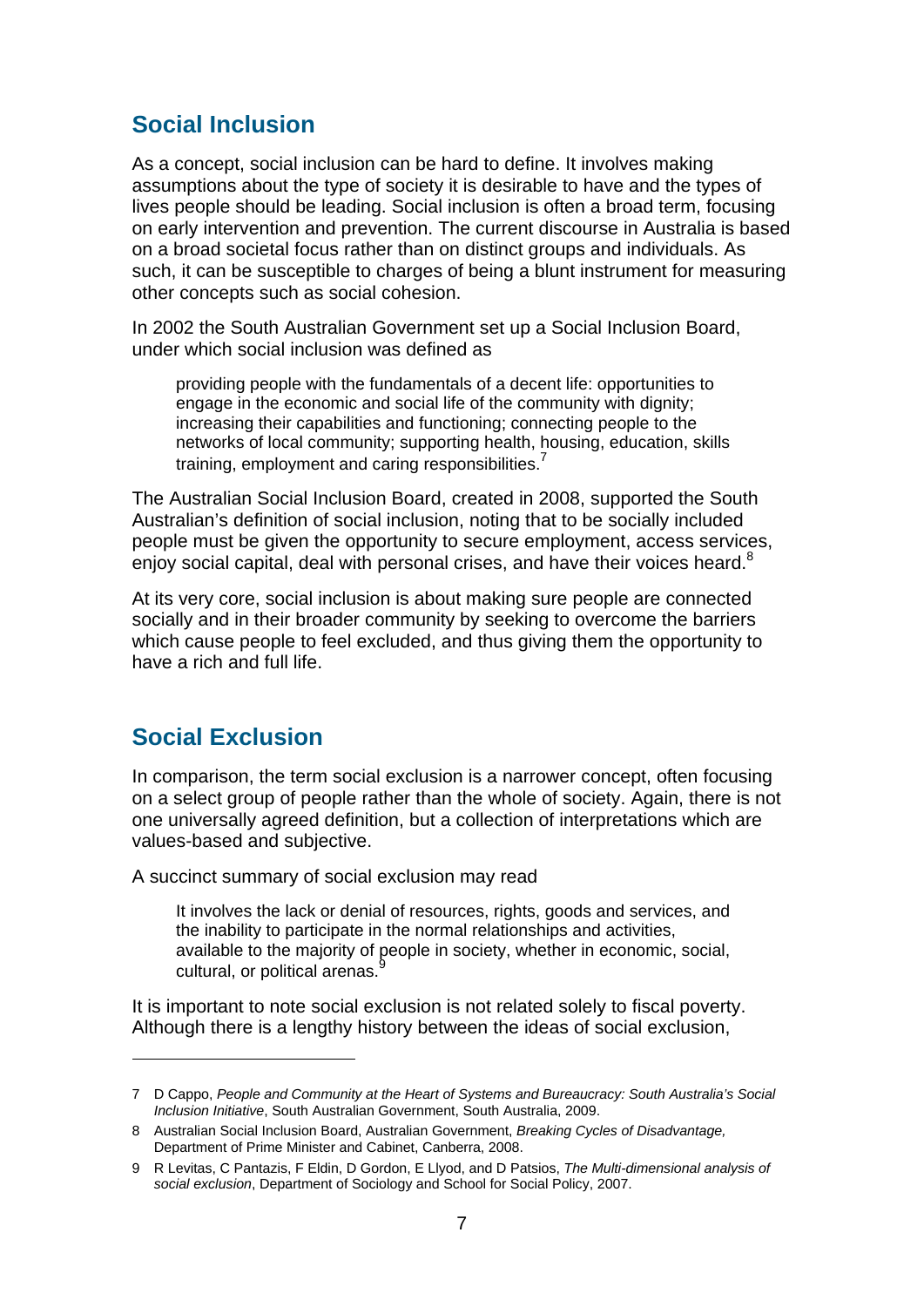poverty and deprivation, the characteristics of social exclusion relate to people being unable to do what they seek to do - which is not solely related to poverty. While income and resources have a significant influence on people's lives, poverty in life leading to social exclusion should be viewed in terms of 'poor living', rather than lack of or low income.<sup>10</sup>

Generally speaking, social exclusion usually has a number of factors and can cross different 'realms'.11 One such realm is economic; where a person's access to income, employment, the labour market, and access to services including housing, health and education can have an impact on their inclusion in society. There is also the social dimension, including a person's opportunity for social participation and participation in decision-making. Another area relates to a person's political life, namely their rights and citizenship. Finally, social exclusion can be influenced by the spatial factors in a person's life, including geography, locality and transport.<sup>12</sup>

The concept of social exclusion can be further defined by three forms of exclusion a person can experience:

- wide exclusion, where a large number of people are excluded on a single or small number of indicators;
- deep exclusion, which refers to people being excluded on multiple or overlapping dimensions; and
- concentrated exclusion, which relates to a geographic concentration of exclusion.<sup>13</sup>

## **Definitional problems**

The terms social inclusion and social exclusion carry definitional problems, having, as mentioned previously, no universally accepted explanation. This lack of definitional clarity can lead to the concepts being used for too many things for too many people, sometimes unfavourably.14 A conservative view of this problem has been taken by authors such as Peter Saunders (from the Centre for Independent Studies) who opines far too many people can be regarded as excluded which results in the responsibility for a given problem being shifted from personal responsibility to societal responsibility.<sup>15</sup> In contrast, it has been argued the vague nature of social exclusion can 'let politicians off the hook'

<sup>10</sup> A Sen, 'Social Exclusion: Concept, Application, and Scrutiny', Social Development Papers No. 1, Office of Environment and Social Development, Asian Development Bank, Manila Philippines, 2000.

<sup>11</sup> A Taket, B.R Crisp, A Nevill, G Lamaro, M Graham, and S Barter-Godfrey (eds.), op. cit.

<sup>12</sup> Ibid.

<sup>13</sup> A Hayes and M Gray, op. cit.

<sup>14</sup> L Buckmaster and M Thomas, op. cit.

<sup>15</sup> Saunders P. & Tsumori, K. (2002), Poverty in Australia: Beyond the Rhetoric, Policy Monograph No. 57, Centre for Independent Studies, Sydney.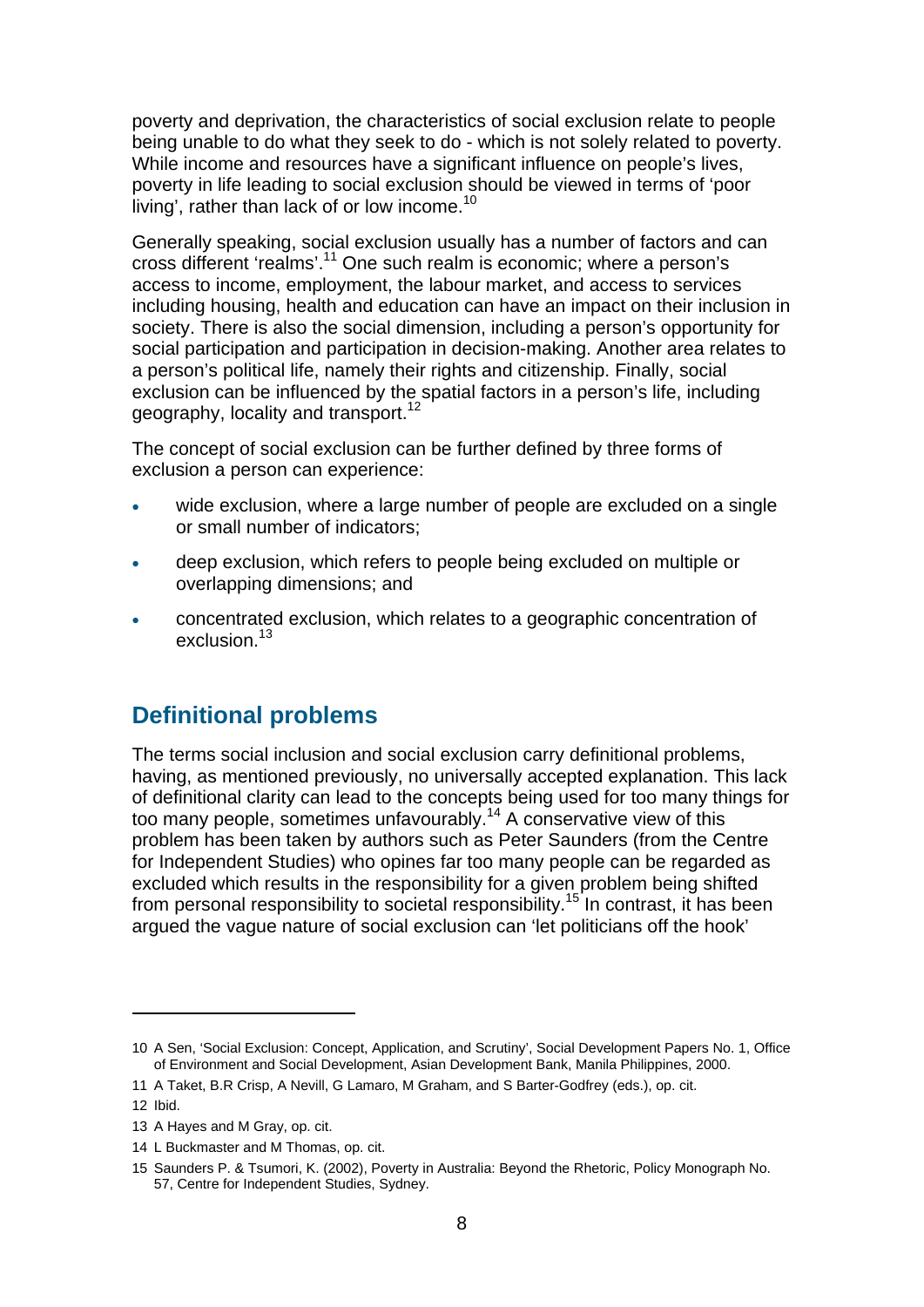because it tends to obscure the role of government.<sup>16</sup> The fact the concept of social exclusion is so broad, and can contain multiple factors more diverse than a straight poverty analysis, means it can be difficult to measure, and thus, difficult to form policies from.

In addition the concepts, particularly that of social exclusion, can in themselves be exclusionary. It has been argued that labelling people as socially excluded is based on an idea of mainstream society and what 'normal' is, and it is really only the dominant values and way of life of a society which have yet to be challenged.17 Social exclusion can also take on a moralistic tone where mainstream society's values are held up as something which everyone must aim for, regardless of individual aspirations.<sup>18</sup> No matter how social exclusion is defined or conceptualised, it is often related to the concept of non-conformity to mainstream society by a group or individual. As such, policy frameworks which involve social exclusion can impose negative social policy and actually undermine the attempts of 'the excluded' to regain some empowerment.<sup>19</sup>

#### **Usefulness**

Conversely, the concepts of social inclusion and exclusion can sometimes prove very useful in the consideration and development of public policies.

Understanding and utilising the term social inclusion can help build a strong policy framework that focuses on early intervention and prevention. A social inclusion approach has important implications for the way government policy is implemented. It forces the government to see the importance of 'joined-up' services and the value such services bring in addressing multiple areas of disadvantage.<sup>20</sup> In addition some of the core elements of social inclusion can be useful in the debate about the well-being of individuals in Australia, including the need to combat exclusion through a coordinated approach.<sup>21</sup>

As discussed before, the term social exclusion broadens the understanding of the disadvantages individuals and groups face. It departs from focusing solely on economic hardship to an emphasis on the multidimensional nature of social exclusion which in turn leads to a broader significance policy-wise, and encourages government to focus on programs and services which, traditionally, were not seen as significant in relation to an individual's social inclusion.<sup>22</sup>

<sup>16</sup> B.H. Hunter, 'Social exclusion, social capital, and Indigenous Australians: Measuring the social costs of unemployment', Discussion Paper, No.204/2000, Centre for Aboriginal Economic Policy Research, 2000.

<sup>17</sup> L Buckmaster and M Thomas, op. cit.

<sup>18</sup> Ibid.

<sup>19</sup> A Taket, B.R Crisp, A Nevill, G Lamaro, M Graham, and S Barter-Godfrey (eds.), op. cit.

<sup>20</sup> K Kurzak, 'Social Inclusion – an information sheet from The Australian Collaboration', *Poverty and Social Exclusion, Issues in Society*, Volume 320, The Spinney Press, NSW, 2011.

<sup>21</sup> P Saunders, *The Poverty Wars*, University of New South Wales, NSW, 2005.

<sup>22</sup> P Smyth, *In or Out? Building an Inclusive Nation*, The Australian Collaboration and The Brotherhood of St Laurence, Victoria, 2010.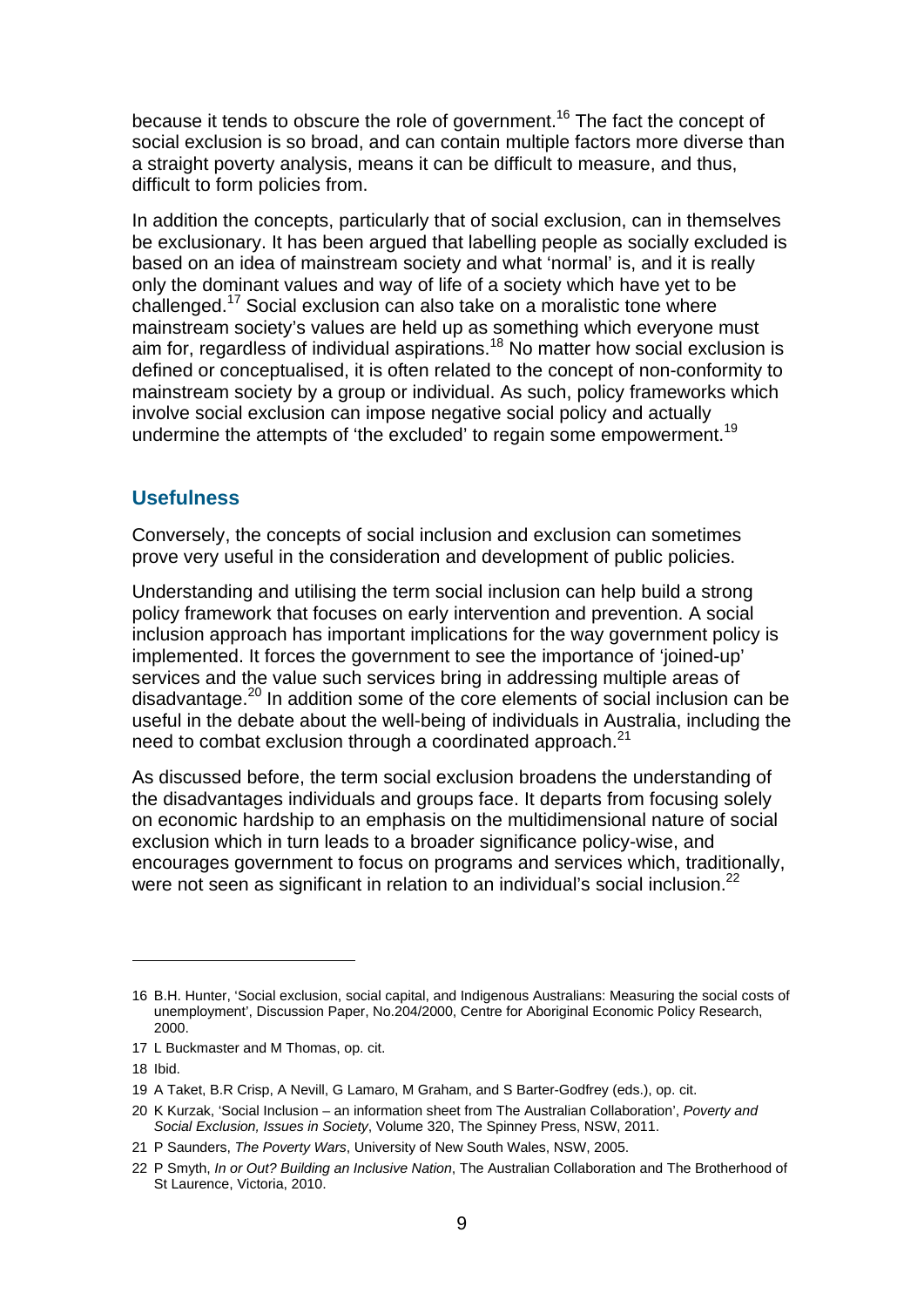## **Words Into Action**

In practice, the concepts of social inclusion and exclusion have proved valuable. Internationally, in the UK the social inclusion/exclusion discourse has led to government programs that cut across multiple areas of disadvantage such as homelessness, unemployment and school truancy. By using social exclusion as a framework for government policies and programs, areas of disadvantage which traditionally may not have been targeted are seeing significant changes occur.<sup>23</sup>

In Australia, dialogue around social inclusion and exclusion led to the Federal Government establishing the Social Inclusion Unit ('the Unit') in December 2007. Sitting within the Department of the Prime Minister and Cabinet, the Unit is responsible for coordinating a whole-of-government approach to social inclusion through undertaking research and analysis, and

works to develop a shared understanding of, and coordinate efforts to embed, social inclusion approaches across agencies and jurisdictions. This includes providing advice to the Minister for Social Inclusion and undertaking research and analysis.<sup>24</sup>

Complementing the Social Inclusion Unit, the Australian Social Inclusion Board ('the Board') was established in May 2008. The role of the Board is to provide advice to the Government on policies and programs which support and enhance social inclusion. The Board draws upon the knowledge and experience of the different groups and sectors it engages with, including the community sector, and aims to connect better policy with the knowledge and experience of these sectors.

Publications the Board have developed include a report investigating how best to measure disadvantage and social exclusion in Australia; a publication which sets out the principles which contribute to strong, inclusive and resilient communities by building resources and capacity; and a report into breaking cycles of disadvantage.

In 2010 ACTCOSS made a submission to the Board's research into breaking the cycle of disadvantage.<sup>25</sup> The submission illustrated disadvantage and its cycles in the ACT, and identified measures to assist certain at-risk groups from breaking out of the cycle of disadvantage. The submission also discussed the roles both government and community sector can play in empowering people to leave the cycle of disadvantage, and illustrated the efforts and success of community organisations in aiding people break out of the cycle of disadvantage.

<sup>23</sup> Australian Council of Social Service, *Taking steps for a fair go for all: Social Inclusion Policies and Processes*, Sydney, 2008.

<sup>24</sup> Australian Government Social Inclusion Unit website, viewed 10 April 2012, <http://www.socialinclusion.gov.au/government/social-inclusion-unit>.

<sup>25</sup> ACTCOSS, Submission to the Australian Government Social Inclusion Board: *Breaking the Cycle of Disadvantage in the ACT,* 2010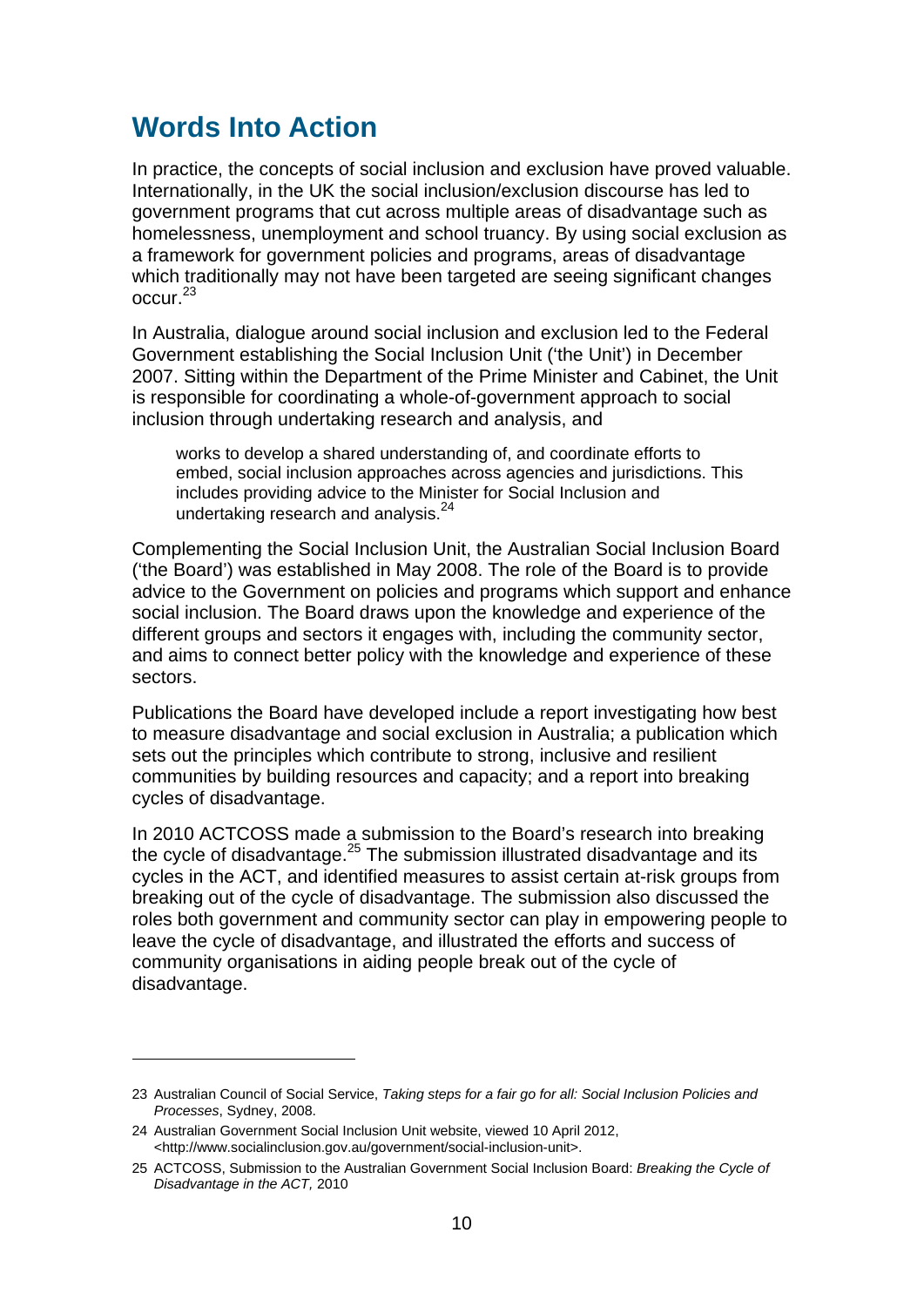The Board's priorities for 2012-13 include a focus on the emerging issue of older women and homelessness; improving employment outcomes for disadvantaged job seekers; and consolidating the body of knowledge around improving fiscal capabilities of people experiencing disadvantage. $^{26}$ 

The Board, the Unit and the Federal Minister for Inclusion, the Hon. Mark Butler MP, remain an integral part of the Commonwealth Government's Social Inclusion Agenda.

However it is concerning to note some jurisdictional social inclusion initiatives have been disbanded, such as the absorption of the South Australian Social Inclusion Initiative ('the Initiative') into the Department for Communities and Social Inclusion. This change is particularly worrying as Australia was late to the table in terms of embracing social inclusion as a policy approach, and the South Australian initiative was the first of its kind in the country.

Evidence-based and utilising a collaborative mobilisation of government and non-government agencies, the Initiative recognised the traditional approaches to service delivery did not work for people experiencing social exclusion, and the complexity of such disadvantage required a person-centred approach. $^{27}$  It resulted in systemic changes to areas such as youth disengagement from education, mental health services, and access to facilities and services, due to the focused approach on creating a socially inclusive community. $^{28}$  By all accounts a successful innovation for the community and a trailblazer for other jurisdictions, it is of great concern the South Australian Social Inclusion Initiative has been buried within another department.

# **The ACT**

The ACT, along with other jurisdictions such as Victoria and South Australia, sits in quite a strong position when it comes to including social inclusion in its policies and strategies, due to an overarching social inclusion agenda. In the ACT, this agenda is in the form of *Building our Community: The Canberra Social Plan* ('the Canberra Social Plan')*,* a social, economic and planning framework for Canberra.<sup>29</sup> Within the Canberra Social Plan are priorities and goals relating to the strengthening of the ACT community, including the support of people experiencing disadvantage.

<sup>26</sup> Australian Government Social Inclusion Agenda website, viewed 9 July 2012, <http://www.socialinclusion.gov.au/australian-social-inclusion-board/priorities>.

<sup>27</sup> A Hayes, M Gray and B Edwards, *Social Inclusion: Origins, concepts and key themes,* Australian Institute of Family Studies, paper prepared for the Social Inclusion Unit, Department of Prime Minister and Cabinet, 2008, viewed 11 July 2012,  $\lt$ http://www.socialinclusion.gov.au/sites/www.socialinclusion.gov.au/files/publications/pdf/PMC%20AIF S%20report.pdf>.

<sup>28</sup> D Cappo, *South Australia's Social Inclusion Initiative: Results Driven Social Innovation,* University of South Australia, South Australia, 2009, viewed 9 July 2012, <http://w3.unisa.edu.au/hawkeinstitute/publications/social-innovation/cappo.pdf>.

<sup>29</sup> Chief Minister's Department, *Building our Community: The Canberra Social Plan*, Australian Capital Territory, 2004.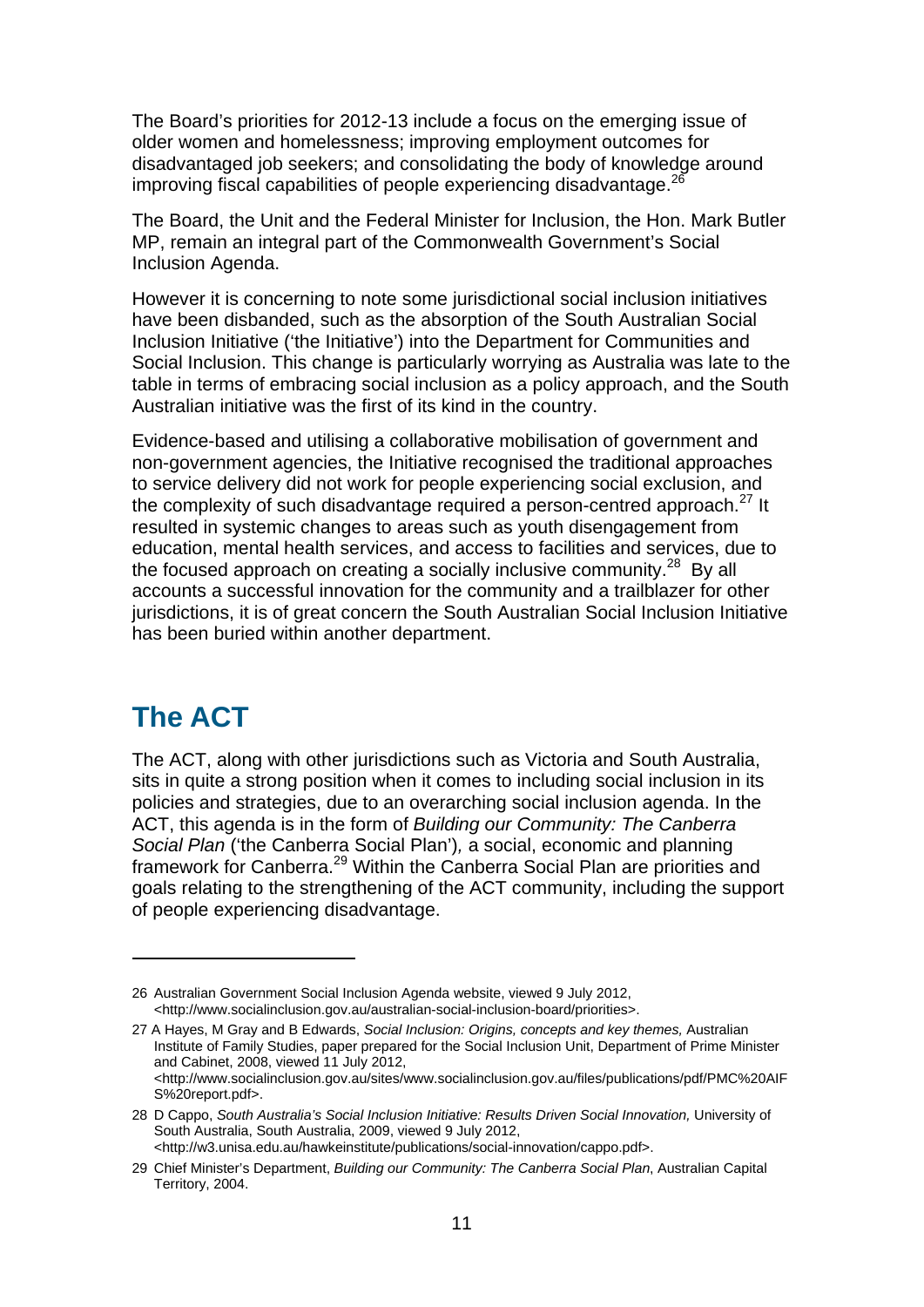Guiding the implementation of the goals of the 2004 Canberra Social Plan was the Community Inclusion Board ('the Board'), which was comprised of community leaders from NGOs, the business sector, the broader community and senior government representatives. The Board's role was to advise the and senior government representances. The air Canberra, and to identify government on how community inclusion works in Canberra, and to identify areas which contribute to social exclusion and emerging areas of concern. $\dot{3}$ 

Since the Board presented its final report in 2009, the ACT Government has undertaken a review and update of the Canberra Social Plan, releasing the *Canberra Social Plan 2011*. This plan builds on the previous ones, and includes the vision that

Canberra is a place where all people reach their potential, make a contribution and share the benefits of an inclusive community.<sup>31</sup>

While the commitment to a community inclusion policy agenda by the ACT Government is warmly welcomed, ACTCOSS was concerned by the early closure of the Community Inclusion Board, and believes there is still a need for a forum to continue to provide advice to the ACT Government on social inclusion, on an on-going basis. Social exclusion is not a static state, and there are groups who may be experiencing exclusion now who were not when the Board first examined emerging areas of concern. As such ACTCOSS recommends the ACT Government seriously consider investing in an overarching body to guide the implementation of the Social Plan, across government and the community.

While the ACT Government has a strong focus on community engagement, particularity through tools such as its *Time to Talk* website, there remains a need to guarantee every person has an opportunity to have their voices heard through a variety of mediums. In addition, it is important these tools are used in a meaningful and effective manner to further social inclusion principles. As outlined in the ACT *Human Rights Act*

Every citizen has the right, and is to have the opportunity to take part in the conduct of public affairs, directly or through fairly chosen representatives.<sup>32</sup>

And Civic expression and participation are clearly articulated in the Human Rights Act. Section 16 (2) of the Act states:

Everyone has the right to freedom of expression. This right includes the freedom to seek, receive and impart information and ideas of all kinds, regardless of borders, whether orally, in writing or in print, by way of art or in another way chosen by him or her.<sup>33</sup>

<sup>30</sup> Social Policy and Implementation Branch, *Sharing the Benefits of our Community: Building community inclusion in Canberra*, The End of Term Report of the ACT Community Inclusion Board 2008-2009, Australian Capital Territory, 2009.

<sup>31</sup> ACT Government, the *Canberra Social Plan 2011*, Australian Capital Territory, 2011, p.5.

<sup>32</sup> *Human Rights Act* 2004*,* ACT, Section 17

<sup>33</sup> *Human Rights Act* 2004*,* ACT, Section 16 (2)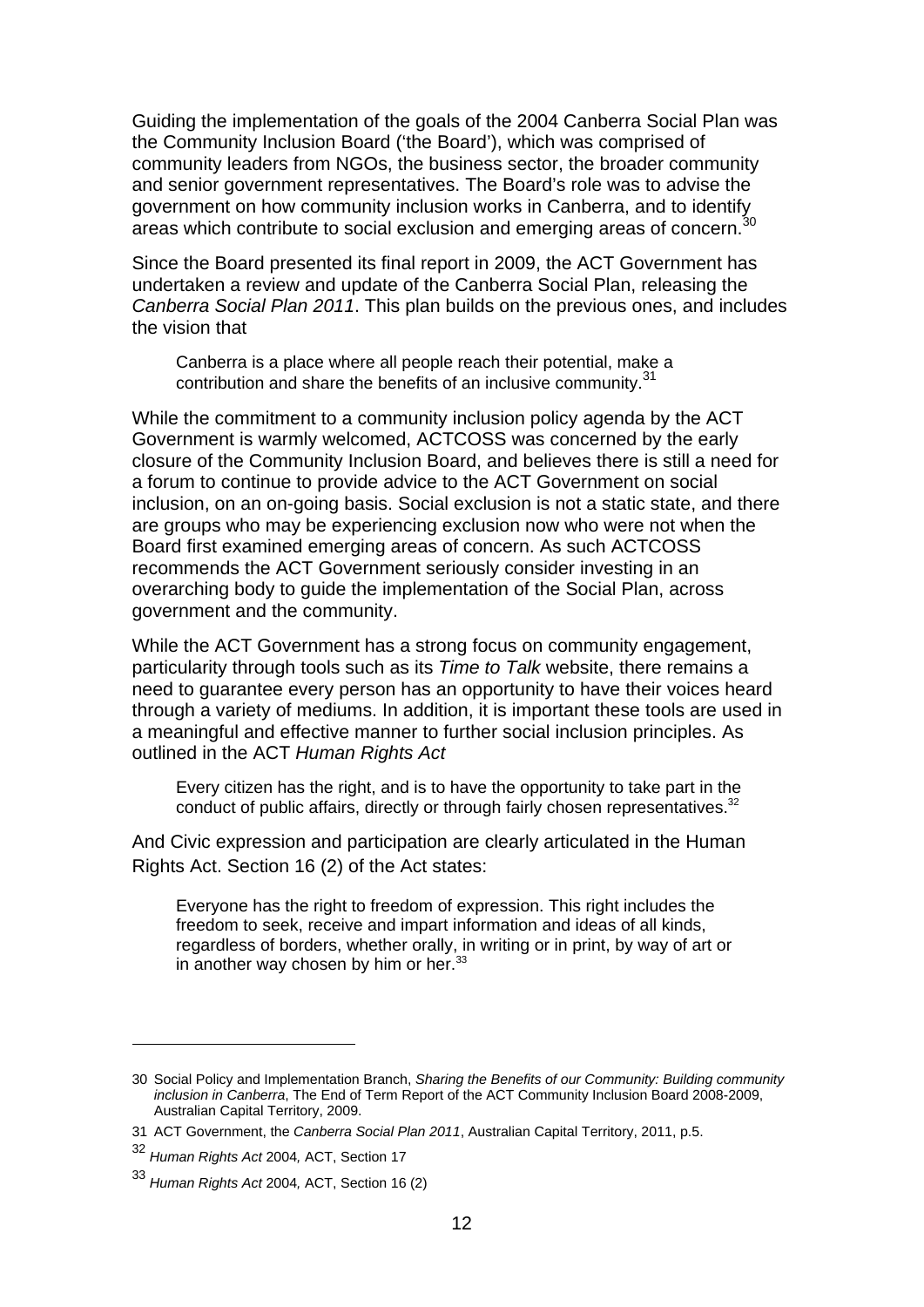# **Developing a Social Inclusion Agenda**

## **First step**

If we accept the concepts of social inclusion and social exclusion as being useful in informing public policy, it becomes desirable to first examine what values and goals are given weight in the consideration of a social inclusion agenda.

In the development of any form of a social inclusion agenda, several assumptions first need to be made about the kind of society we would like all citizens to be included in. $34$  What values are important? What ways of life are desirable? Is it vital for everyone to have full employment, or are there other areas of life which are just as important for the social inclusion of all citizens? These questions, and others, need to be given proper consideration as the first step in reflecting on the sort of society a social inclusion agenda is striving for.

## **Next steps**

Having established a baseline notion of a social inclusion agenda, the following steps would be required in order to develop and implement the agenda. First, there needs to be reference to how social inclusion strategies have been developed and implemented in other jurisdictions. This research would feed into the social inclusion agenda, keeping in mind each jurisdiction's own unique situation and circumstances.

Following on from this, there needs to be a preliminary understanding of the scope, impact, and trends of social exclusion in the community, with robust data to begin to create a profile of the groups most at risk of exclusion.

## **Groups experiencing disadvantage - Aboriginal and/or Torres Strait Islander peoples**

Understanding the link between social inclusion and social exclusion, in the development of any social inclusion agenda it is imperative there is a focus on those who are already most disadvantaged, and thus, most at risk of experiencing social exclusion. One group who experiences disadvantage across a whole range of factors, including but not limited to, employment, housing, education, health care, incarceration, and alcohol and/or other drug misuse are Aboriginal and Torres Strait Islander peoples. This is not to say that other groups should not be considered in the development of a social inclusion agenda. For a truly inclusive society, there is a need to consider groups who historically, and still today, experience disadvantage and exclusion, including

<sup>34</sup> P Smyth, op. cit.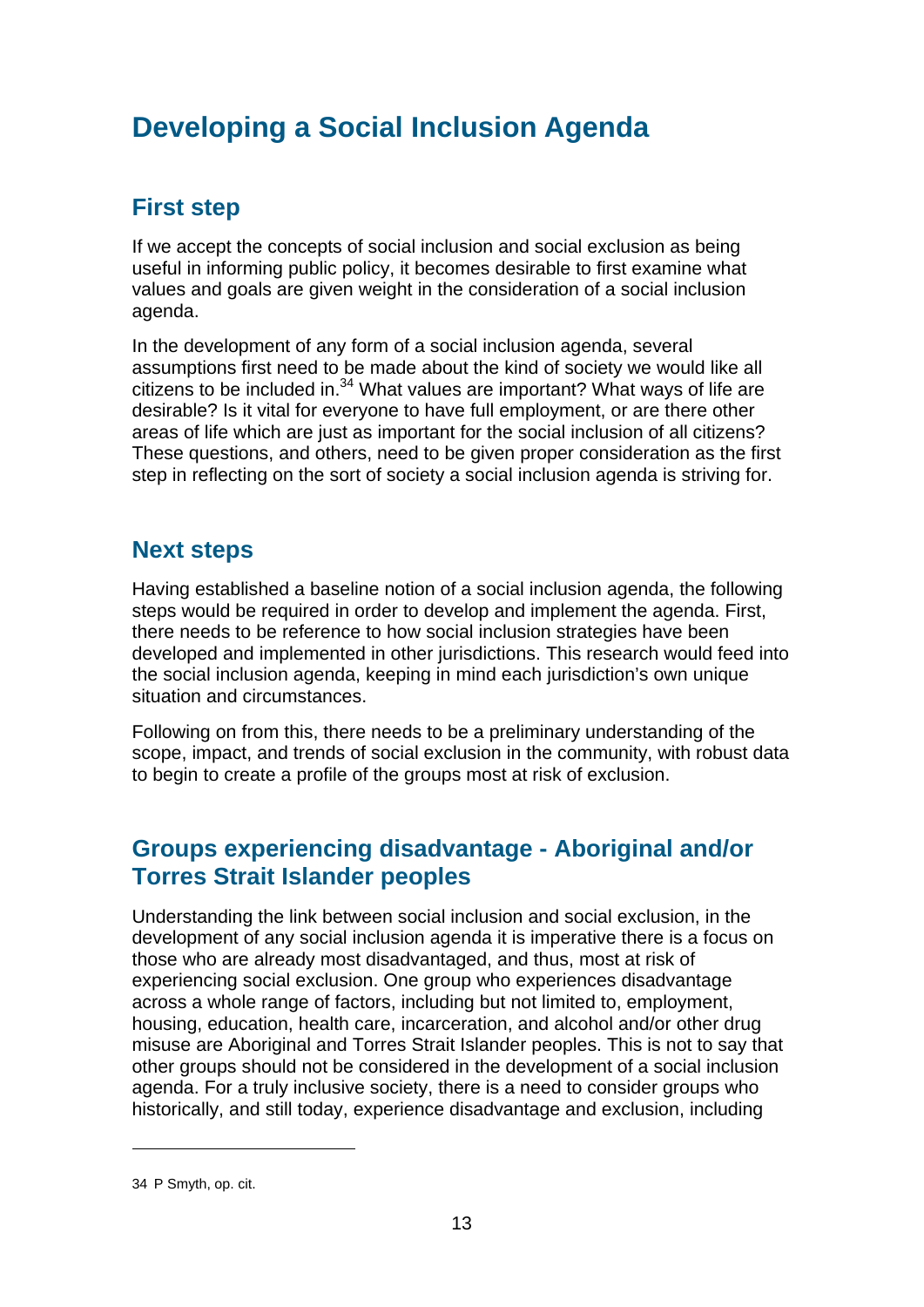but not limited to women; the gay, lesbian, bisexual, transgender and intersex community; sole parents; and people from culturally and linguistically diverse backgrounds.35 However it cannot be denied that as a group, Aboriginal and Torres Strait Islander peoples experience consistent and systemic disadvantage which has left many of them in a state of social exclusion.<sup>36</sup>

The results of this disadvantage can be felt in almost every area, from health to education, through to employment and access to services. As just one example, Aboriginal and Torres Strait Islander peoples are over-represented in the justice system, with data from the Australian Institute of Health and Welfare showing on an average day in 2008-09, 37% of males and 44% of females under juvenile justice supervision were Aboriginal or Torres Strait Islander young peoples, even though as a whole they only make up around 5% of the youth population of Australia.37 More worryingly, the level of over-representation was higher for detention than community-based supervision, where Aboriginal and/or Torres Strait Islander young peoples were 24 times as likely to be detained as other young people. $38$  In the health area life expectancies for Aboriginal and/or Torres Strait Islander males and females were 11.5 and 9.7 years lower respectively than for the non-Aboriginal and Torres Strait Islander population.<sup>39</sup>

The impacts these multiple disadvantages have on the social inclusion (or, more pointedly, the social exclusion) of Aboriginal and Torres Strait Islander peoples and their communities cannot be disputed. Whilst it should be acknowledged that in recent years there has been a shift in government policies to reflect a commitment to righting these wrongs, as a group, Aboriginal and/or Torres Strait Islander peoples still lack the resources, rights and freedom to participate in many of the economic, cultural, social or political activities the majority of other people in society do. It can be argued Aboriginal and/or Torres Strait Islander peoples, particularly young people, have been shaped into an 'outsider' group, which can lead to enforced stereotypes and profiling by mainstream society, thus reinforcing the cycle of social exclusion. $40$  A social inclusion agenda should therefore seek to address this disadvantage as a priority.

<sup>35</sup> D Weiss (ed.) *Social Exclusion: An Approach to the Australia Case*, Peter Lang GmbH, Frankfurt, 2003.

<sup>36</sup> ACT Council of Social Service, *Whose Rights? Strengthening Human Rights for Aboriginal and Torres Strait Islander Peoples in the ACT*, Canberra, 2012.

<sup>37</sup> Australian Institute of Health and Welfare, *The health of Australia's prisoners 2009*, Cat. no. PHE123, Australia, 2010.

<sup>38</sup> Ibid.

<sup>39</sup> Australian Bureau of Statistics, The Health and Welfare of Aboriginal and Torres Strait Islander Peoples, 2010, viewed 3 March 2012,

<sup>&</sup>lt;http://abs.gov.au/AUSSTATS/abs@.nsf/lookup/4704.0Main+Features1Oct+2010>.

<sup>40</sup> Q Beresford and P Omaji, *Rites of Passage: Aboriginal Youth, Crime and Justice*, Fremantle Arts Centre Press, South Fremantle, Western Australia, 1996.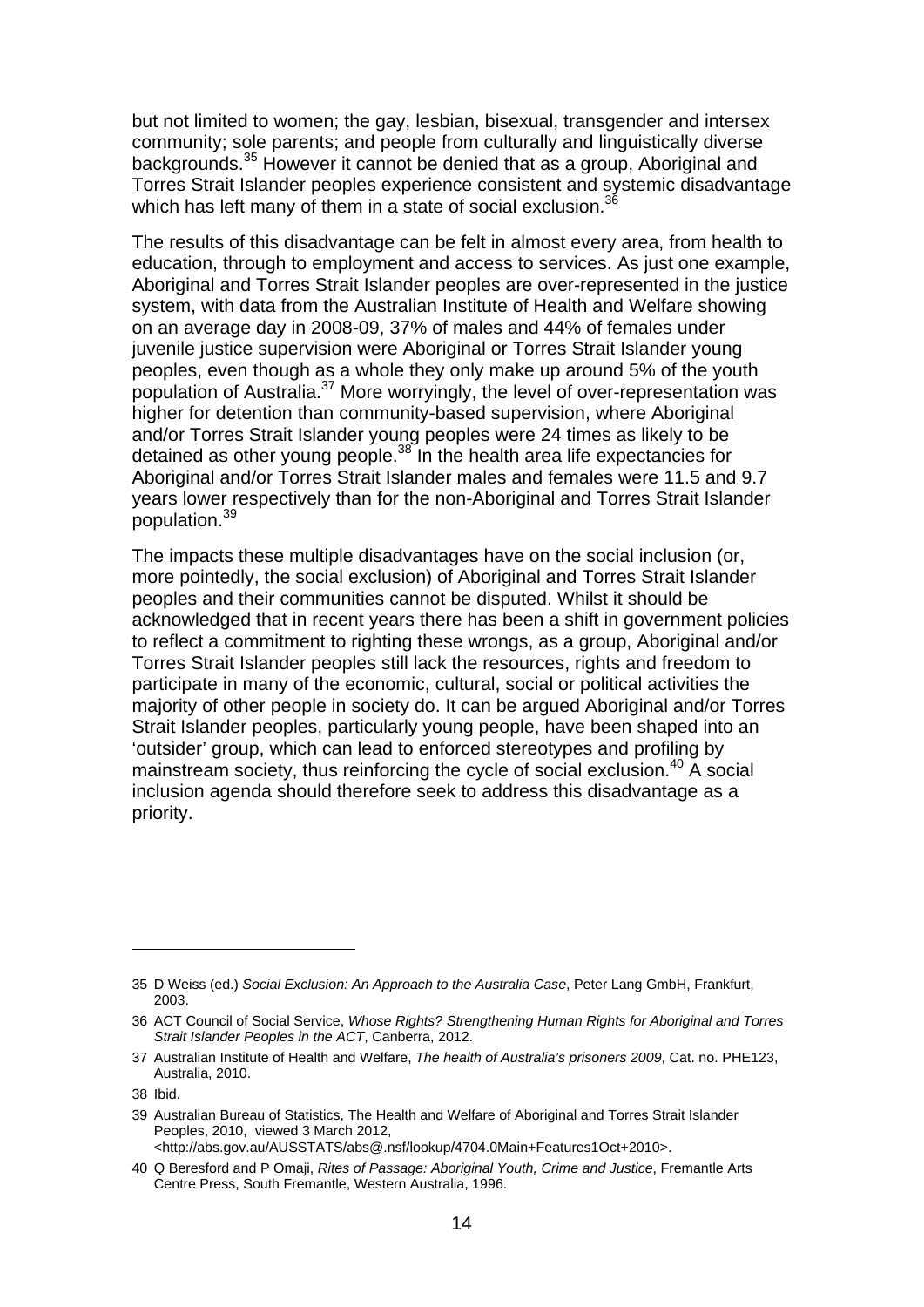#### **Intergenerational disadvantage**

One of the most important aspects of any social inclusion agenda is that it aims to address intergenerational disadvantage. The term intergenerational disadvantage refers to the disadvantage experienced by a person which is, at least in part, heavily influenced by the circumstances of their family, usually parents or key quardians.<sup>41</sup>

Intergenerational disadvantage usually pertains to experiences of poverty, although evidence shows it is not solely confined to this issue. International disadvantage can extend to involvement in the criminal justice system. Although there has been little Australian research conducted on this issue, the link between parental incarceration and young people who are engaged with the youth justice system is beginning to be understood.42 Research indicates young people who have a parent incarcerated are up to six times more likely to become involved in the youth justice system, compared to other young people.<sup>43</sup> Intergenerational disadvantage can also involve the passing down from parent to child of a lack of education options, mental ill-health, and alcohol and/or other drug misuse.

More tellingly, intergenerational disadvantage can also be underpinned by relationship problems and breakdown within the family.<sup>44</sup> Emerging studies in the field of the impact of domestic violence on children note the strong link between inter-family violence, and the probability of that violent cycle continuing into the next generation. Put bluntly

The single best predictor of children becoming either perpetrators or victims of domestic violence later in life is whether or not they grow up in a home where there is domestic violence.<sup>45</sup>

Including intergenerational disadvantage in a social inclusion agenda means first acknowledging the impact this type of disadvantage plays on families and communities, and making a real commitment to ending this cycle of disadvantage.

#### **Benchmarks, targets and deadlines**

Having established a baseline set of values with which to base a socially inclusive society on, and identifying areas to focus on, the next step in

<sup>41</sup> T Vinson, Social Inclusion: Intergenerational Disadvantage, University of Sydney, Sydney, 2008.

<sup>42</sup> J Travis, 'Prisoners' Families and Children', Family In Transition, 14th ed., (Eds.) A Skolnik and J Skolnik, Pearson Education Inc., Boston, 2007.

<sup>43</sup> FaHCSIA. 2003 (updated 2009), Occasional Paper No.10, Families of prisoners: Literature review on issues and difficulties, Australia, viewed 22 March 2012, <http://www.fahcsia.gov.au/about/publicationsarticles/research/occasional/Documents/op10/contents.ht  $m$ 

<sup>44</sup> A Hayes and M Gray, op. cit.

<sup>45</sup> UNICEF and The Body Shop, *Behind Closed Doors: The Impact of Domestic Violence on Children*, UK, 2006, p.7.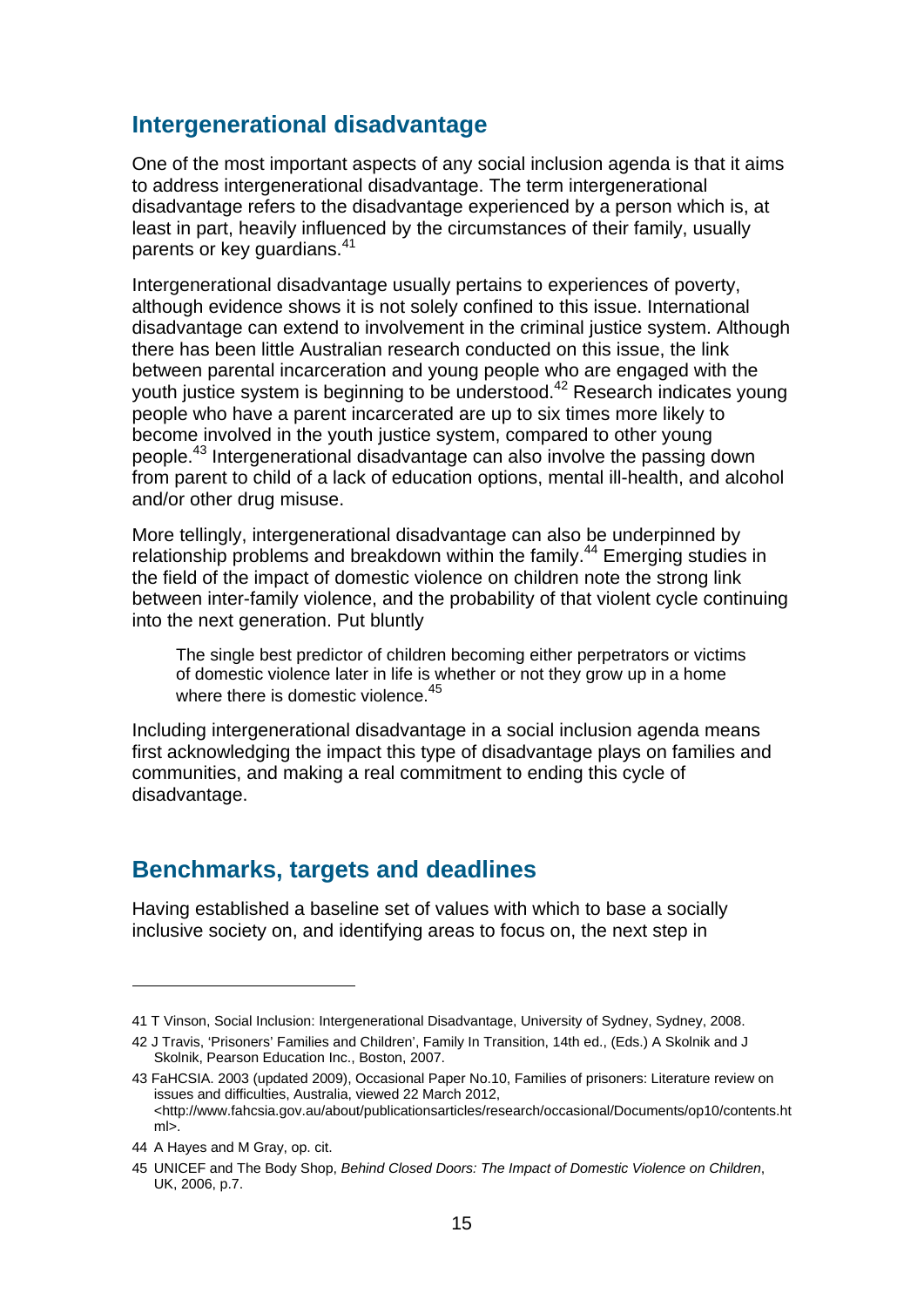developing a social inclusion agenda would involve creating a set of benchmarks and targets, with deadlines to accompany them.

As mentioned before, there can be multiple levels of exclusion, and people can experience it across different areas. Individuals and groups can be excluded from some parts of society, but given membership to others, sometimes simultaneously. In developing a set of benchmarks and targets, this is a very important factor to bear in mind. Social inclusion cannot be measured by, for example, full employment, as even with a job people can be excluded from other areas of society.

#### **Outcomes-based reporting**

In recent years there has been a shift towards measuring programs and agendas using an outcomes-based approach, rather than an outputs-based reporting system

Traditional outputs-based reporting seeks quantitative, numerical reports, normally the number of clients who have accessed a particular program and how much money has been spent on a service. In contrast, outcomes-based reporting is a system of evaluating the impacts, changes or benefits to individuals and groups as a result of services or programs they engage in. $46$ These changes can be evaluated as

- a. Short-term outcomes (for example, new knowledge and skills);
- b. Intermediate-term outcomes (for example, a change in behaviour); and
- c. Long-term outcomes (for example, a change in values, conditions or status).<sup>47</sup>

For the measurement of success within something as broad as a social inclusion agenda, a focus on outcomes rather than outputs allows for the programs and services within that agenda to have flexible goals and benchmarks, and for there to be a focus on whether these programs are really making a difference for people.

Outcomes-based assessment and reporting systems can serve a dual purpose – as mentioned, to assess individual, and programs, progress and achievement, but also to measure system accountability.<sup>48</sup> This can also be looked at as a 'results accountability' approach. Results accountability is a

disciplined way of thinking and taking action that can be used to improve the quality of life in communities, cities, counties, states and nations. [It]

<sup>46</sup> C MacNamara, *Field Guide to Nonprofit Program Design, Market and Evaluation*, Authenticity Consulting LLC, Minneapolis, Minnesota, US, 2006, viewed 9 July 2012, <http://managementhelp.org/evaluation/outcomes-evaluation-guide.htm#anchor153409>.

<sup>47</sup> Ibid.

<sup>48</sup> G Brindley, 'Outcomes-based assessment and reporting in language learning programmes: a review of the issues', *Language Testing*, vol. 15, no. 1, p. 45-85, Sage Publications. 1998.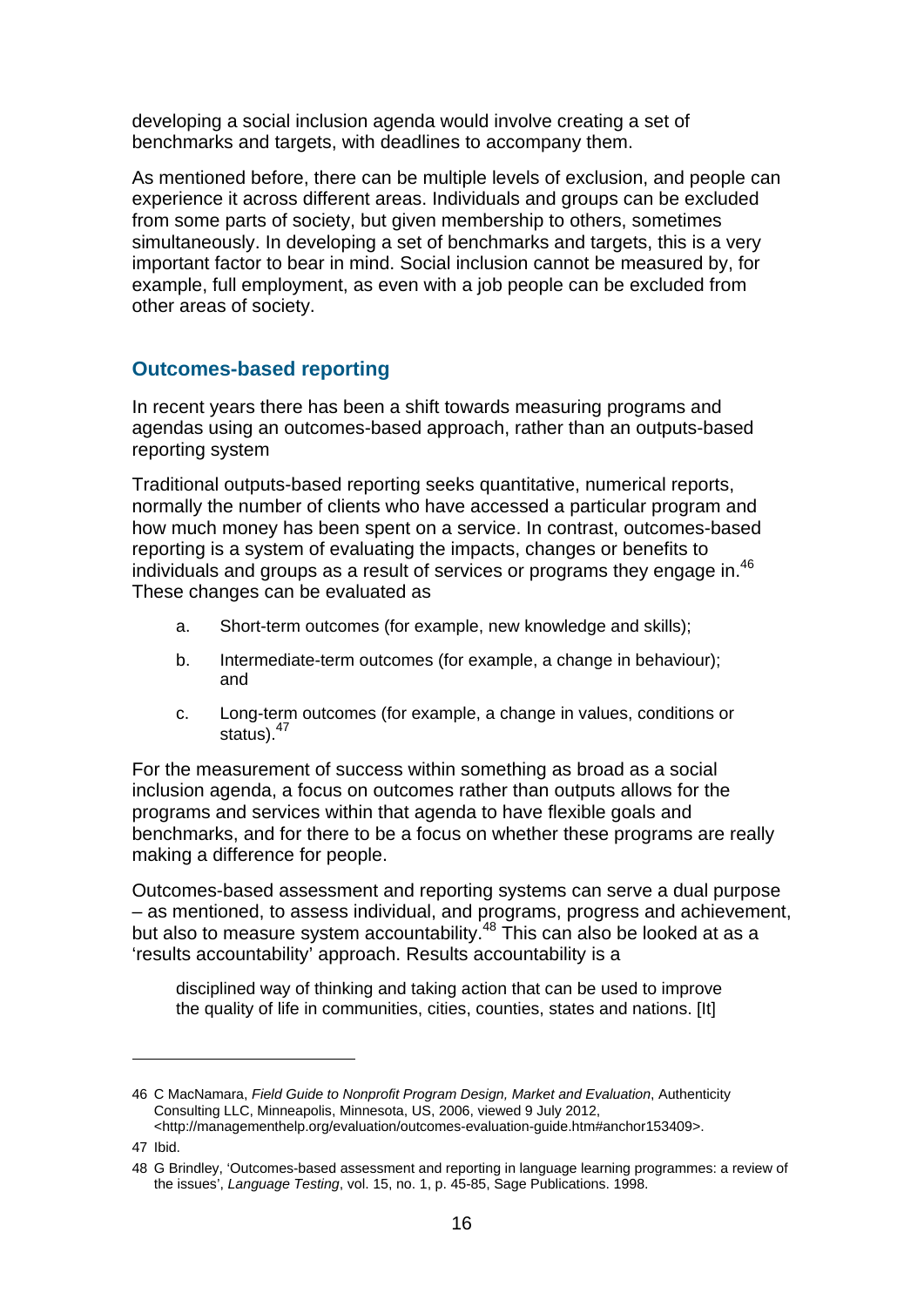can also be used to improve the performance of programs, agencies and service systems.<sup>49</sup>

A results accountability approach includes asking four questions to monitor performance measures:

- 1. How much did we do?
- 2. How well did we do it?
- 3. How hard did we try? and
- 4. What change did we produce? $50$

Using these four questions to provide a loose framework to guide the setting of benchmarks and targets for a social inclusion agenda, as well as ensuring the focus is on an outcomes-based approach, rather than outputs-based system, will ensure such an agenda is striving to measure the impact its services and programs have on people's lives, rather than simply counting the number of people who use it.

### **Consultation**

Throughout the process of developing and implementing a social inclusion agenda, robust consultation with the wider community needs to be maintained and the outcomes from such consultations should inform the development of policy. As should be the case when a government is developing any form of social policy, it is inherently important that the individuals for whom the policy will have the most impact are engaged with from the very outset. Thus a well structured process of consultation with policy advocates and service providers and people affected by social exclusion and poverty should be included in the development and implementation of a social inclusion agenda.<sup>51</sup>

#### **Roles – government, individuals, community sector**

In the implementation of any policies and programs arising from an agenda, it is important to acknowledge the different roles and responsibilities of various stakeholders. In the case of a social inclusion agenda, three important stakeholders can be identified – government (at both the federal and state/territory level), individuals and, perhaps most importantly, the community sector.

<sup>49</sup> M Friedman, *Trying Hard Is Not Good Enough*, FPSI Publishing, United States, 2005, p. 11.

<sup>50</sup> Ibid. p. 67

<sup>51</sup> Australian Council of Social Service, op. cit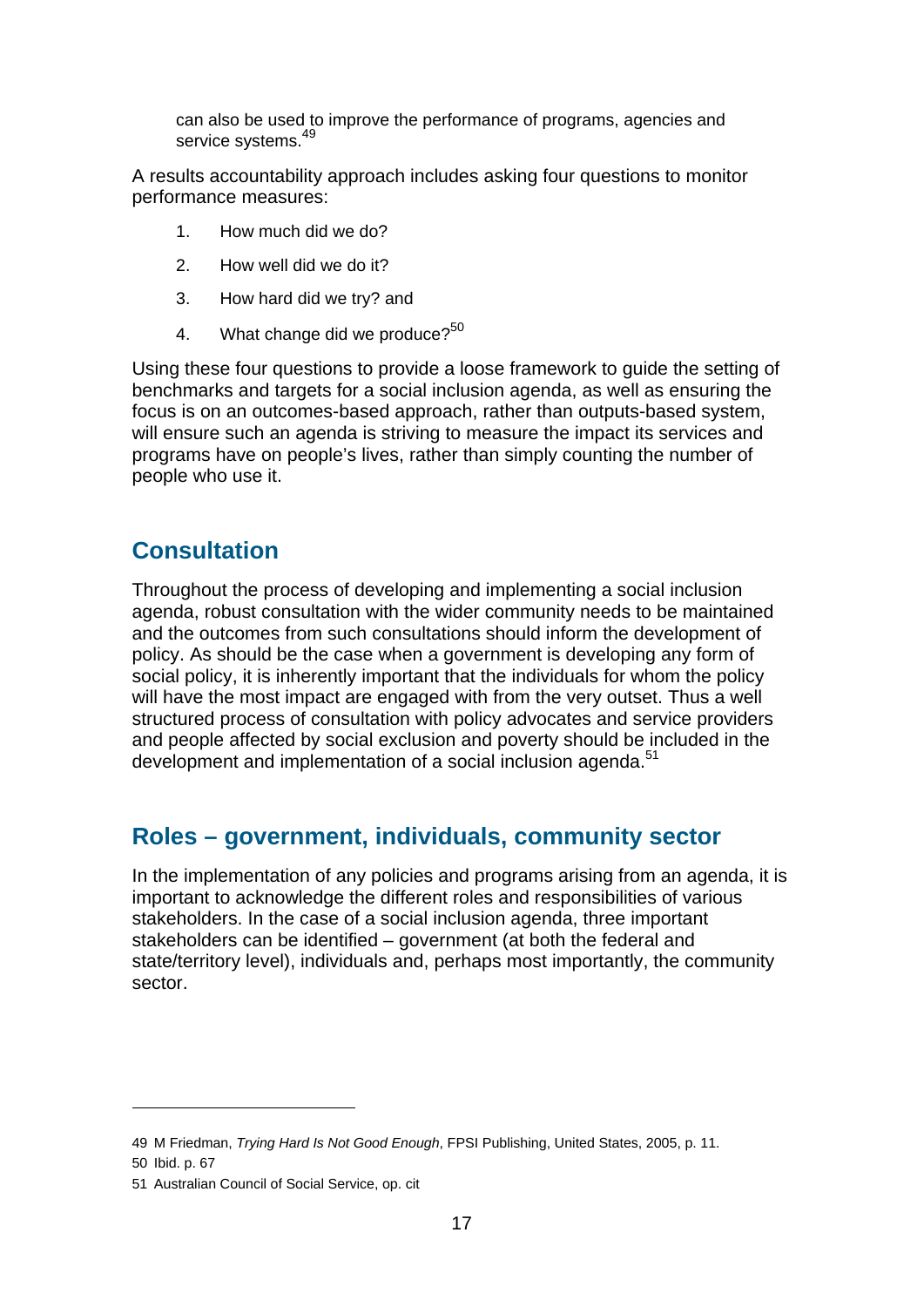#### **Government**

Social inclusion and exclusion cannot be examined without taking into consideration the role of the state, and its governing body. Government intervention plays a major role in creating social inclusion and, conversely, social exclusion, sometimes simultaneously. As the leading body of the state/territory, local governments have the power and resources to design, develop and implement a social inclusion agenda, and can have strong input into the factors which contribute to social exclusion, particularly around poverty.<sup>52</sup> In addition, local governments plays an important role as they administer funding for, and sometimes run, many of the services that are fundamental in tackling social exclusion as defined and funded by the Federal Government.<sup>53</sup>

#### **Individuals**

Individuals are important stakeholders, especially those who are already service consumers and/or at risk of social exclusion. As discussed previously, proper consultation with such groups is important in order to formulate a truly inclusive social inclusion agenda which is reflective of the needs of the most vulnerable groups in society.

#### **Community Sector**

The last, and perhaps most important player in the creation and implementation of a social inclusion agenda, is the community sector. Acting in some way as the 'middle man' between individuals and the community, and government agencies, community sector organisations play a vital role in the implementation of any social inclusion agenda.<sup>54</sup> Diverse and covering many of the areas which play a role in social inclusion - including housing, mental health, and education the real value in these types of organisations are the localised services they provide, which create social connections for people who may otherwise be isolated from the community.

The community sector also provides a vital link for government agencies, at all levels, to service consumers who may be wary of dealing directly with such bodies. Having already established relationships with individuals at risk of, or already experiencing, social exclusion, community organisations can help people identify the services and support they need, and feed this information back to government.

Community sector organisations are also important in that they truly understand the value of a socially inclusive approach to addressing disadvantage. As the CEO of a children's service succinctly declares

<sup>52</sup> P Saunders, op. cit.

<sup>53</sup> Australian Council of Social Service, op. cit.

<sup>54</sup> A Ride, *Building Social Inclusion in Australia: priorities for the social and community services sector workforce*, discussion paper commissioned by the Australian Services Union, Victoria, 2007.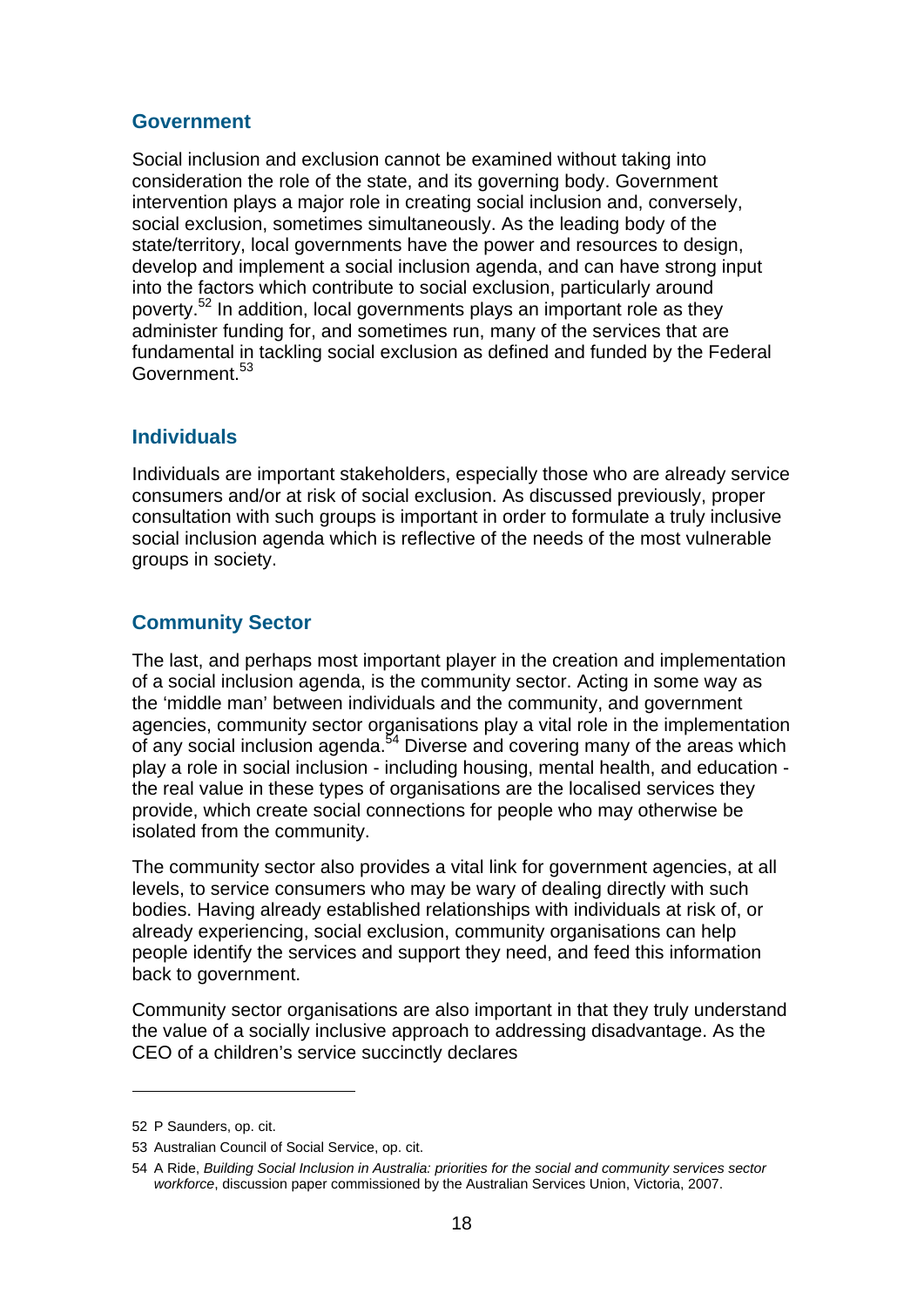We shouldn't need to focus on inclusion if our services operate in ways that don't exclude anyone in the first place.<sup>55</sup>

## **Testing and evaluating**

The final step in the development and implementation of a social inclusion agenda is the evaluation of such an agenda, and the policies, programs and services which come under it. Regular collection of data against the beforementioned benchmarks and targets is needed. A proper, and potentially independent, analysis of such data is also required to examine whether the agenda is working and where changes need to be made. As mentioned before, taking an outcomes-based approach to measuring the success of a social inclusion agenda, rather than an outputs-based system, allows for greater flexibility and a real understanding of how the programs and services within the agenda are impacting on and benefiting people.

<sup>55</sup> Quoted in M Sims, *Social Inclusion and the Early Years Learning Framework: a way of working*, Pademelon Press, NSW, 2011, p.vi.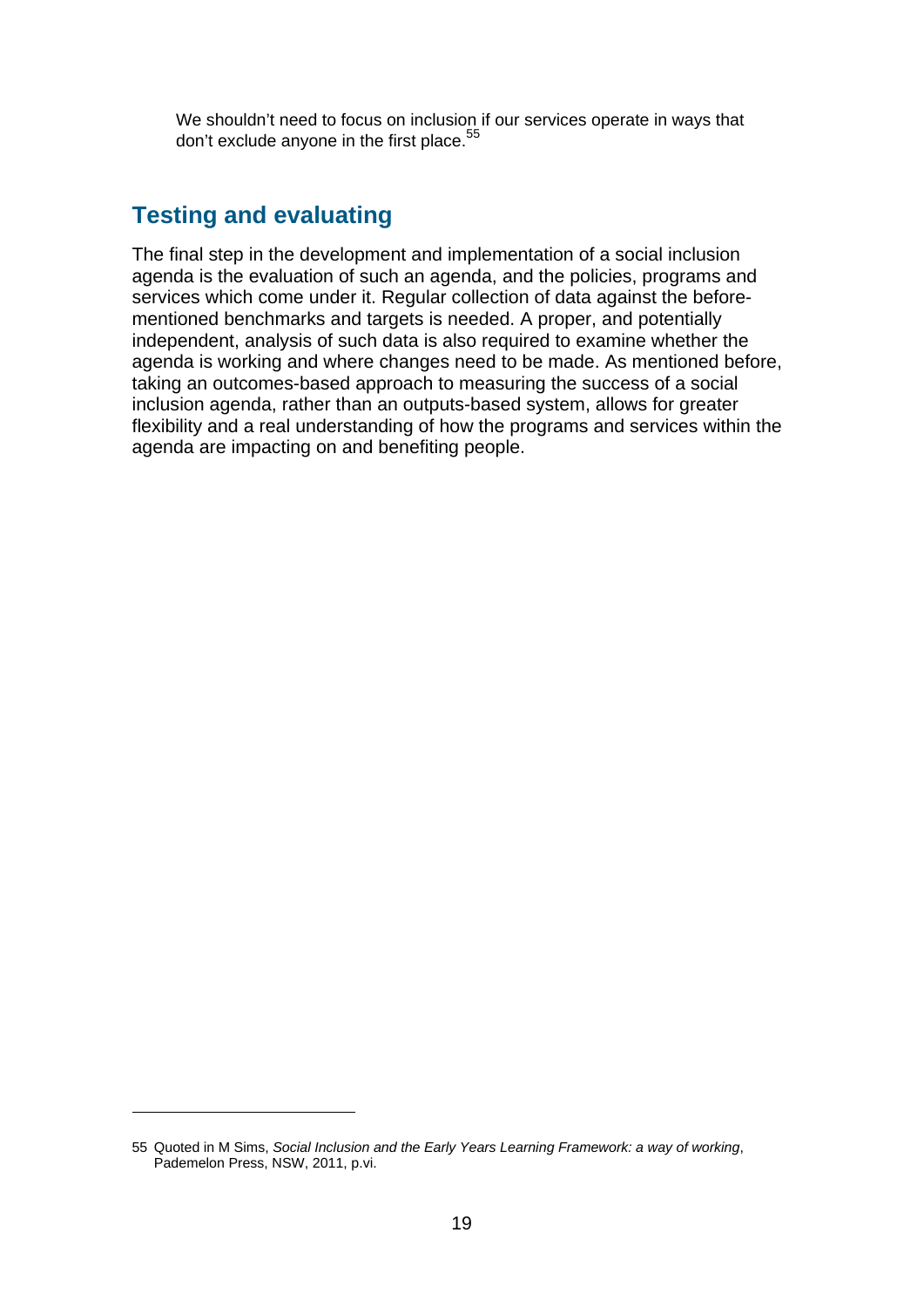# **Conclusion**

The terms social inclusion and social exclusion are relatively new to the public policy discourse in Australia, having arisen in Europe during the last few decades. While the concepts are hard to define, they can bring broader level of understanding of the causes of disadvantage as more than poverty, and thus guide government policies in addressing these other factors.

In developing a social inclusion agenda for any state or territory in Australia, priority needs to be given to the areas which require focus. The current Australian Social Inclusion Board has identified important areas of focus, including older women experiencing homelessness, and disadvantaged job seekers. However, in order to have a truly inclusive society, attention must be paid to those who are most at risk of social exclusion. Aboriginal and Torres Strait Islander peoples are amongst the most disadvantaged in Australia, across multiple factors, and a social inclusion agenda should focus on addressing this disadvantage. Having established priority areas, the next steps for a social inclusion agenda would be to set benchmarks and targets, and to engage in proper consultation with stakeholders. In particular, the community sector plays a vital role in addressing social exclusion and as such, should help inform a social inclusion agenda. A social inclusion agenda should be reflective and responsive, and informed by data and evidence.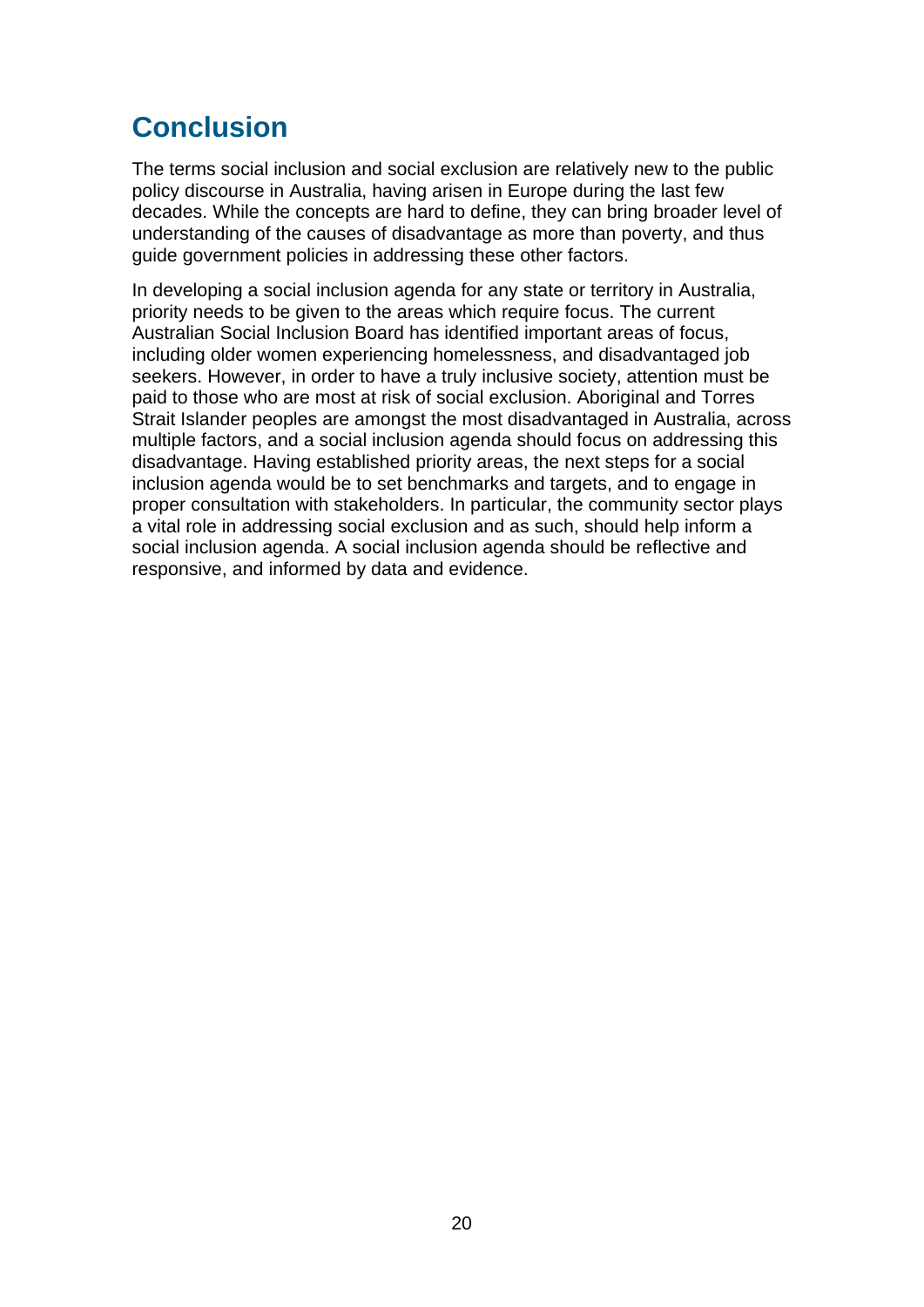# **Reference list**

ACT Council of Social Service, *Fact Sheet – Social Inclusion and Exclusion,*  2011, viewed 5 March 2012,

<http://www.actcoss.org.au/publications/factsheets.html>.

ACT Council of Social Service, *Whose Rights? Strengthening Human Rights for Aboriginal and Torres Strait Islander Peoples in the ACT*, Canberra, 2012.

ACT Council of Social Service, Submission to the Australian Government Social Inclusion Board: *Breaking the Cycle of Disadvantage in the ACT*, Canberra, 2010.

ACT Government, the *Canberra Social Plan 2011*, Australian Capital Territory, 2011, p.5.

Australian Bureau of Statistics, The Health and Welfare of Aboriginal and Torres Strait Islander Peoples, 2010, viewed 3 March 2012, <http://abs.gov.au/AUSSTATS/abs@.nsf/lookup/4704.0Main+Features1Oct+20  $10$  $>$ .

Australian Council of Social Service, *Taking steps for a fair go for all: Social Inclusion Policies and Processes*, Sydney, 2008.

Australian Institute of Health and Welfare, *The health of Australia's prisoners 2009*, Cat. no. PHE123, Australia, 2010.

Australian Social Inclusion Board, Australian Government, *Breaking Cycles of Disadvantage*, Department of Prime Minister and Cabinet, Canberra, 2011.

Australian Government Social Inclusion Board website, viewed 9 July 2012, <http://www.socialinclusion.gov.au/australian-social-inclusion-board/priorities>.

Australian Government Social Inclusion Unit website, viewed 10 April 2012, <http://www.socialinclusion.gov.au/government/social-inclusion-unit>.

Beresford Q & Omaji P, *Rites of Passage: Aboriginal Youth, Crime and Justice*, Fremantle Arts Centre Press, South Fremantle, Western Australia, 1996.

Brindley G, 'Outcomes-based assessment and reporting in language learning programmes: a review of the issues', *Language Testing*, vol. 15, no. 1, p. 45-85, Sage Publications, 1998.

Buckmaster L & Thomas M, *Social inclusion and social citizenship – towards a truly inclusive society*, Research Paper, no. 8, 2009-10, ISSN 1834-9854, Parliament of Australia, 2009.

Cappo D, *People and Community at the Heart of Systems and Bureaucracy: South Australia's Social Inclusion Initiative*, South Australian Government, South Australia, 2009.

Cappo D, *South Australia's Social Inclusion Initiative: Results Driven Social Innovation,* University of South Australia, South Australia, 2009, viewed 9 July 2012, <http://w3.unisa.edu.au/hawkeinstitute/publications/socialinnovation/cappo.pdf>.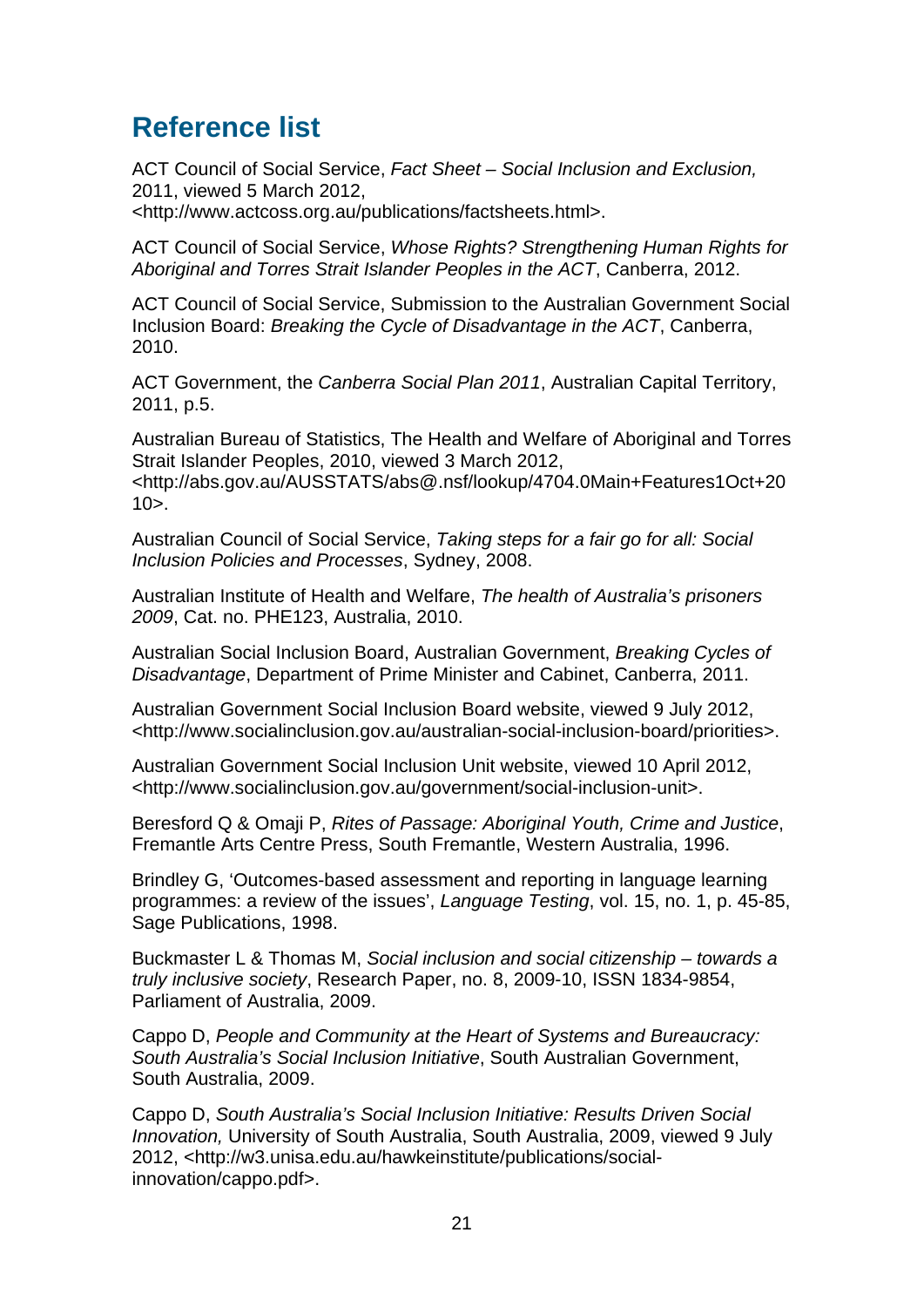Chief Minister's Department, *Building our Community: The Canberra Social Plan*, Australian Capital Territory, 2004.

FaHCSIA. Occasional Paper No.10, Families of prisoners: Literature review on issues and difficulties, Australia, 2003 (updated 2009), viewed 22 March 2012, http://www.fahcsia.gov.au/about/publicationsarticles/research/occasional/Docu ments/op10/contents.html

Friedman M, *Trying Hard Is Not Good Enough*, FPSI Publishing, United States, 2005.

Hayes A and Gray M, *Social inclusion: A policy platform for those who live particularly challenged lives*, Family Matters, Issue No. 78, 2008, pp.4-7.

Hayes A, Gray M and Edwards B, *Social Inclusion: Origins, concepts and key themes,* Australian Institute of Family Studies, paper prepared for the Social Inclusion Unit, Department of Prime Minister and Cabinet, 2008, viewed 11 July 2012,

<http://www.socialinclusion.gov.au/sites/www.socialinclusion.gov.au/files/public ations/pdf/PMC%20AIFS%20report.pdf>.

*Human Rights Act* 2004*,* ACT, Section 16 (2) and Section 17

Hunter B.H., *Social exclusion, social capital, and Indigenous Australians: Measuring the social costs of unemployment*, Discussion Paper, No.204/2000, Centre for Aboriginal Economic Policy Research, 2000.

Kurzak K, 'Social Inclusion – an information sheet from The Australian Collaboration', Poverty and Social Exclusion, Issues in Society, Volume 320, The Spinney Press, NSW, 2011.

Levitas R, Pantazis C, Eldin F, Gordon D, Llyod E & Patsios D, *The Multidimensional analysis of social exclusion*, Department of Sociology and School for Social Policy, 2007.

MacNamara C, *Field Guide to Nonprofit Program Design, Market and Evaluation*, Authenticity Consulting LLC, Minneapolis, Minnesota, US, 2006, viewed 9 July 2012, <http://managementhelp.org/evaluation/outcomesevaluation-guide.htm#anchor153409>.

Ride A, 'Building Social Inclusion in Australia: priorities for the social and community services sector workforce', discussion paper commissioned by the Australian Services Union, Victoria, 2007.

Saunders P, *The Poverty Wars*, University of New South Wales, NSW, 2005.

Saunders P & Tsumori K, *Poverty in Australia: Beyond the Rhetoric*, Policy Monograph No. 57, Centre for Independent Studies, Sydney, 2002.

Sen A, 'Social Exclusion: Concept, Application, and Scrutiny', Social Development Papers No. 1, Office of Environment and Social Development, Asian Development Bank, Manila Philippines, 2000.

Sims M, *Social Inclusion and the Early Years Learning Framework: a way of working*, Pademelon Press, NSW, 2011.